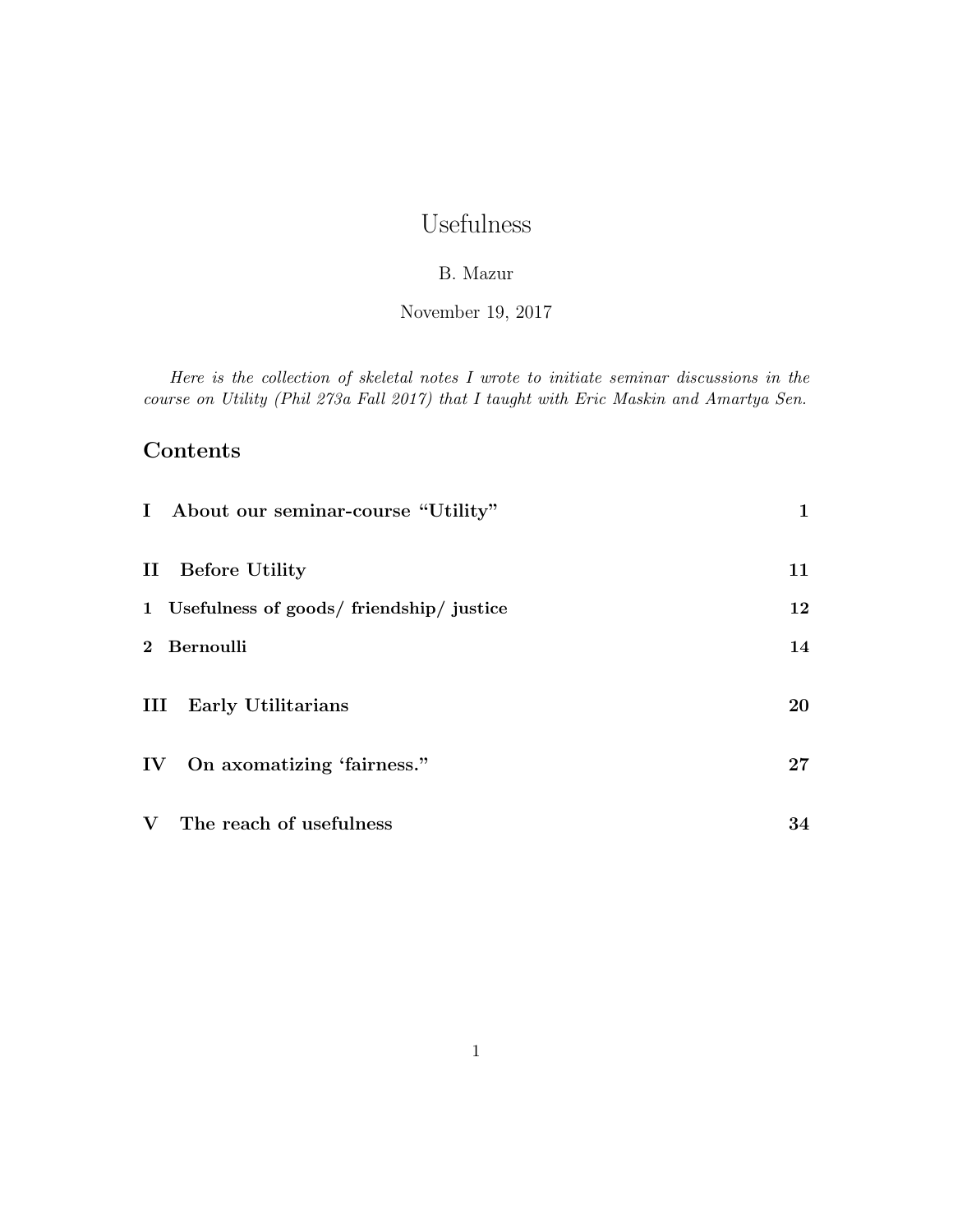# Part I About our seminar-course "Utility"

Four years ago I had the pleasure of teaching a seminar on *Models* with my friends Eric Maskin and Amartya Sen. We covered mathematical models of all shapes and purposes; models in aid of statistics, or used in economics and in the theory of social choice. We dealt with models designed for a wide assortment of specific structures—auctions, voting procedures, for example.

In this up-coming seminar-course 'Utility,' (PHIL 273A) I look forward to as enjoyable an examination of the concept 'Utility' interpreted generously to include ideas about 'usefulness,' 'purpose,' and broad human desires (e.g., *happiness, justice*), as well as specific problems related to 'strategy' and 'assessment of value' in connection with the pursuit of particular goals.

'Measurement of utility', alone, has a wide-ranging literature related to

- behaviorial issues (e.g., as developed by Kahnemann and Tversky),
- mathematical issues (e.g., the—often impossible—task of optimalizing two or more competing preferences at the same time—leading to its formulation in terms of Game Theory as done by von Neumann and Morgenstern), and
- issues central to Economics and the Theory of Social Choice (e.g., 'utility functions' have played an interesting role in shaping the format of models in those fields).

Here are five specific aspects that we will explore:

#### 1. Personal questions of ethics and meaning:

- Greek origins of utility as in Aristotle's trichotomy of utility, pleasure, and virtue as the three goads for friendship ([5] Nichomachean Ethics Book VIII) from which follows a broad discussion of the nature of friendship,
- or Epicurus's linking of utility to happiness ([4]) and his discussion of justice: Natural justice is a symbol or expression of usefulness, to prevent one person from harming or being harmed by another— leading to his definition of justice: useful for mutual association—
- and continuing to Kant's dictum of treating people as *ends* in themselves rather than as useful *means* to some other end.  $([16])$ .
- 2. Social moral issues related to utilitarian ideas:

#### Pro: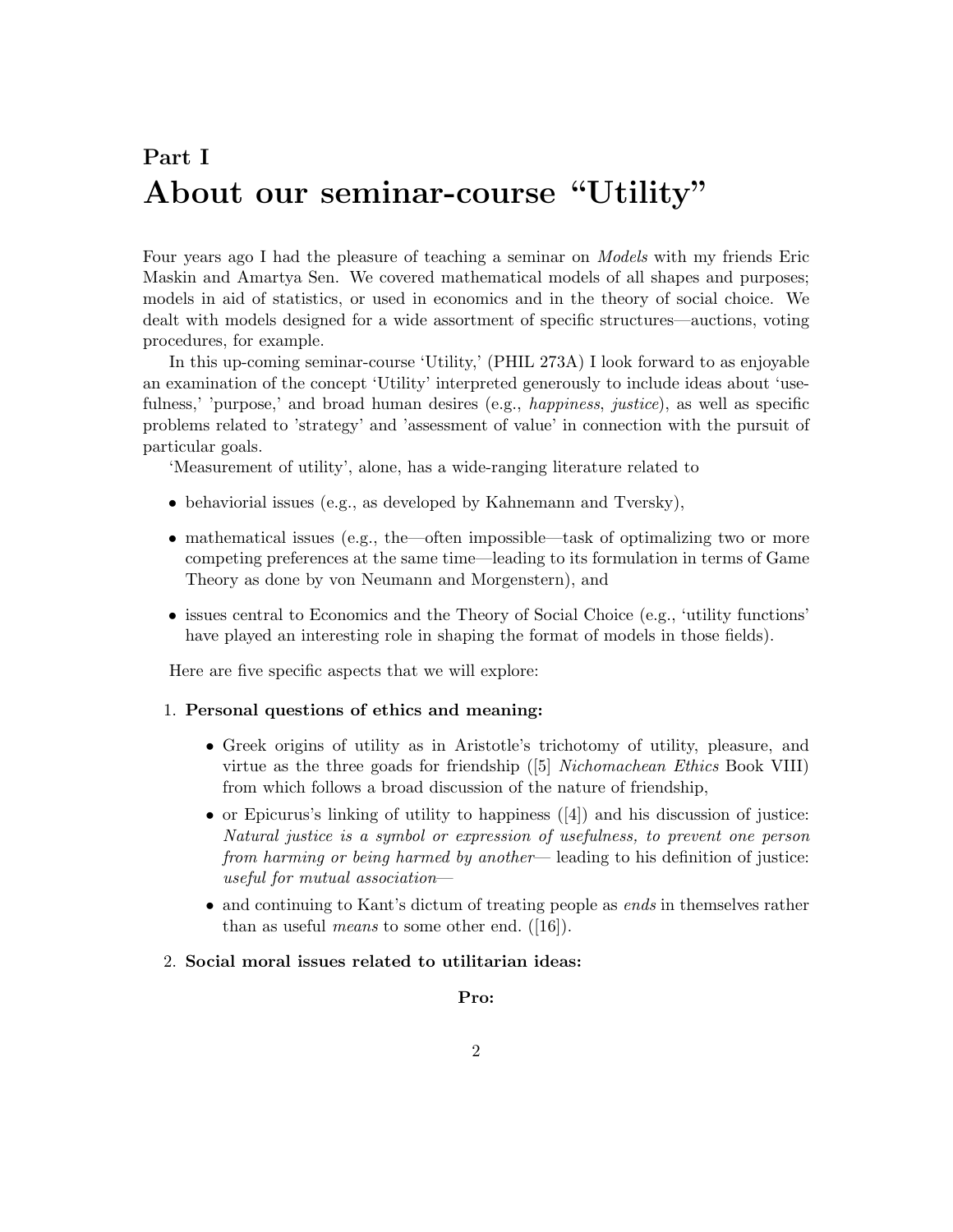• Hume. Although there is no suggestion of a strategy for, or even a taste for, 'maximalization' of utility in Hume's writings, the concept itself plays an exceedingly important role in his thought. See Section V (*Why Utility pleases*) in the Enquiry concerning the Principles of Morals [14]. E.g.:

It seems so natural a thought to ascribe to their utility the praise, which we bestow on the social virtues, that one would expect to meet with this principle every where in moral writers, as the chief foundation of their reasoning and enquiry. In common life, we may observe, that the circumstance of utility is always appealed to; nor is it supposed, that a greater eulogy can be given to any man, than to display his usefulness to the public, and enumerate the services, which he has performed to mankind and society. What praise, even of an inanimate form, if the regularity and elegance of its parts destroy not its fitness for any useful purpose! And how satisfactory an apology for any disproportion or seeming deformity, if we can show the necessity of that particular construction for the use intended! A ship appears more beautiful to an artist, or one moderately skilled in navigation, where its prow is wide and swelling beyond its poop, than if it were framed with a precise geometrical regularity, in contradiction to all the laws of mechanics. A building, whose doors and windows were exact squares, would hurt the eye by that very proportion; as ill adapted to the figure of a human creature, for whose service the fabric was intended. What wonder then, that a man, whose habits and conduct are hurtful to society, and dangerous or pernicious to every one who has an intercourse with him, should, on that account, be an object of disapprobation, and communicate to every spectator the strongest sentiment of disgust and hatred.

• **J.S. Mill.** ([20]) His treatise *Utilitarianism* on the one hand, offers general guidelines (and formats) for rational argument about moral principles in general, and on the other, describes and defends utilitarianism as a viewpoint framed in broad terms to incorporate human desire and questions of happiness.

The utilitarian doctrine is that happiness is desirable as an end, and is the only thing that is so; anything else that is desirable is only desirable as means to that end.

• Jeremy Bentham and J.S. Mill. I found sections 2.1 and 2.2 of [14], the entry Utilitarianism in the Stanford History of Philosophy extremely useful for a discussion of the interplay of ideas (of Bentham and Mill) regarding utilitarianism.

#### Anti: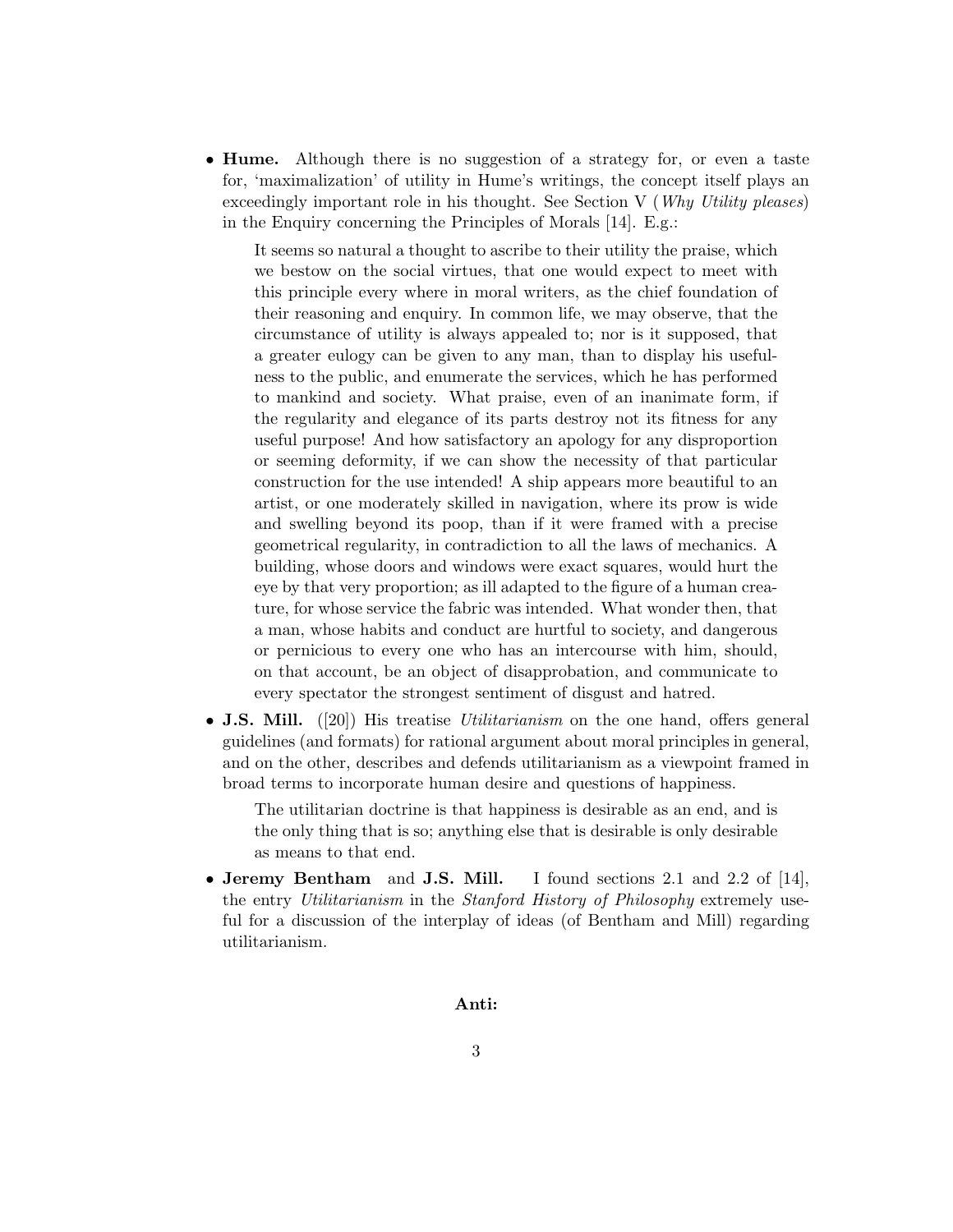• Kant ([16]) Regarding the principle of "greatest happiness for the greatest number," Kant is not wishy-washy:

. . . it is odd how it could have occurred to intelligent men, [merely] because the desire for happiness and hence also the maxim whereby everyone posits this happiness as the determining basis of his will is universal, to therefore pass this [maxim] off as a universal practical law. For although ordinarily a universal law of nature makes everything accordant, here, if one wanted to give to the maxim the universality of a law, precisely the extreme opposite of accordance would result: the gravest conflict, and the utter annihilation of the maxim itself and of its aim. For then the will of all does not have one and the same object, but each person has his [own] object (viz., his own well-being); and although contingently this object may indeed be compatible with the aims of other people as well, who likewise direct them at themselves, it is far from being sufficient for a law, because the exceptions that one is occasionally authorized to make are endless and cannot at all be encompassed determinately in a universal rule.

In this way there results a harmony similar to that depicted by a certain satirical poem on the concord of soul between a married couple who are [bent on] bringing themselves to ruin: "O marvelous harmony, what he wants she also wants," etc.; or to what is reported about the pledge made by King Francis I against Emperor Charles V: "What my brother Charles wants to have (Milan) I also want to have. "

Empirical determining bases are not suitable for any universal external legislation, but just as little also for an internal one; for each person lays at the basis of inclination his [own] subject, but another person another subject; and in each subject himself now this inclination and now another is superior in influence. Discovering a law that under this condition would govern them all [viz., with accordance on all sides] is absolutely impossible.

• **Smith** ([10] IV.2.4, IV 2.9): Here, Smith offers the eponymous example of a general species of reasoning that Nozick [21] nicely labeled invisible hand arguments:

Every individual is continually exerting himself to find out the most advantageous employment for whatever capital he can command. It is his own advantage, indeed, and not that of the society, which he has in view. But the study of his own advantage naturally, or rather necessarily, leads him to prefer that employment which is most advantageous to the society. . .he intends only his own security; and by directing that industry in such a manner as its produce may be of the greatest value,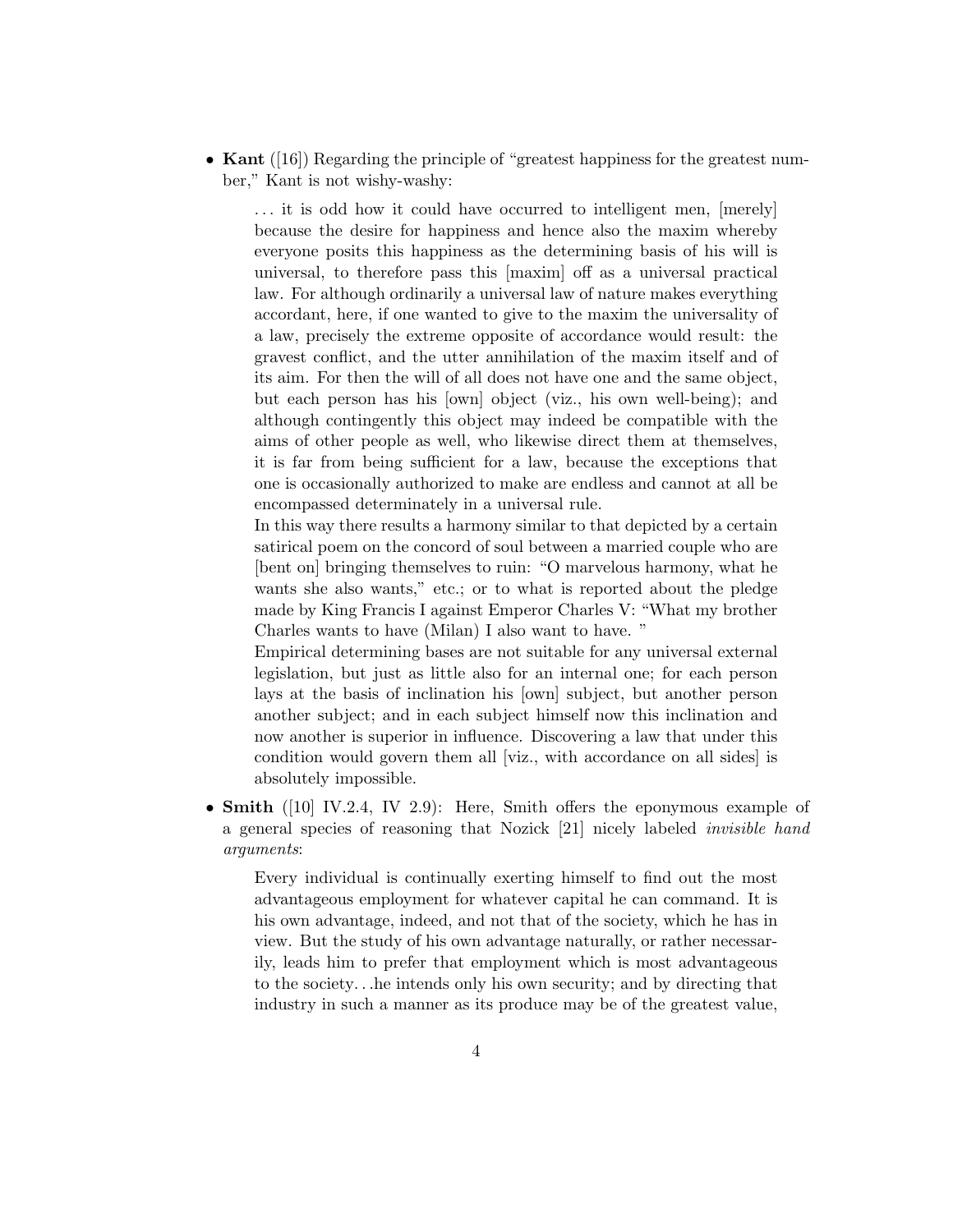he intends only his own gain, and he is in this, as in many other cases, led by an invisible hand to promote an end which was no part of his intention. Nor is it always the worse for the society that it was no part of it. By pursuing his own interest he frequently promotes that of the society more effectually than when he really intends to promote it.

- Nozick. (see especially pp. 28-30 in [21]). Nozick works out a (libertarian) defense of something like a 'minimal state.' This may not be exactly the 'Nightwatchman state,' which restricts its activities to bodily protection of its citizens and the enforcement of contracts, but it is close to that. In such a state, looking out for the 'happiness' of its citizens is not one of its primary goals although, he allows—it might be a consequence. Rather, Nozick wishes to have states whose primary goals are the ('maximalization of the') nonviolation of individual's rights. He toys with the phrase 'utilitarian of rights.'
- Rawls. Rawls's objection to utilitarianism also has to do with its relationship to individual rights. He wants (see (xi) of [22]):

... to work out a conception of justice that provides a reasonably systematic alternative to utilitarianism, which in one form or another has long dominated the Anglo-Saxon tradition of political thought. The primary reason for wanting to find such an alternative is the weakness, so I think, of utilitarian doctrine as a basis for the institutions of constitutional democracy. In particular, I do not believe that utilitarianism can provide a satisfactory account of the basic rights and liberties of citizens as free and equal persons, a requirement of absolutely first importance for an account of democratic institutions.

He writes that the first objective of his take on justice (justice as fairness) is to emphasize the priority of basic rights and liberties. He "used a more general and abstract rendering of the idea of the social contract by means of the idea of the original position as a way to do that."

#### 3. On the usefulness of 'theory'.

.

• Here is G.H. Hardy, a mathematician of the early twentieth century discussing this in his A Mathematician's Apology:

Is mathematics 'useful, directly useful, as other sciences such as chemistry and physiology are? This is not an altogether easy or uncontroversial question, and I shall ultimately say No, though some mathematicians, and some outsiders, would no doubt say Yes. And is mathematics 'harmless? Again the answer is not obvious, and the question is one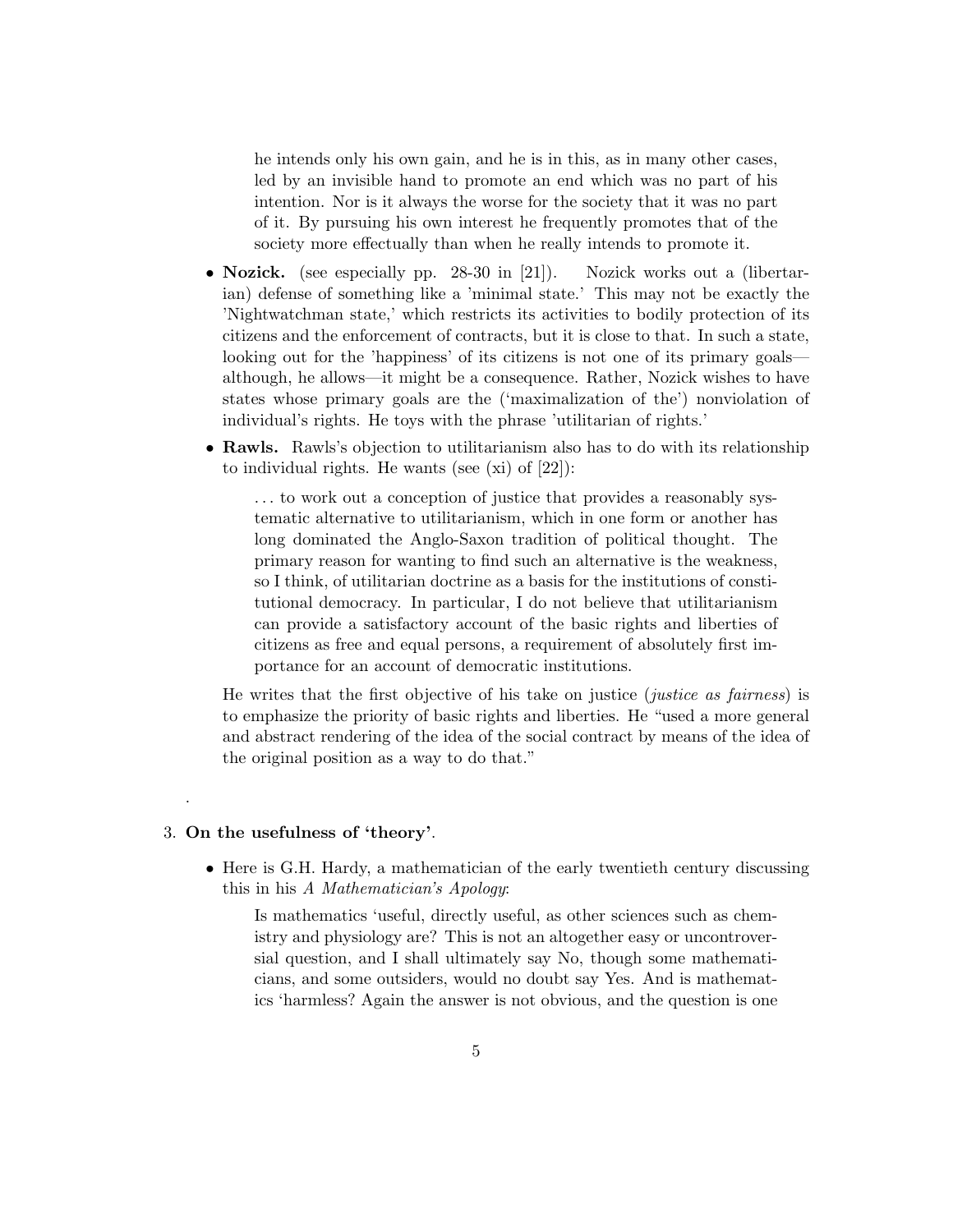which I should have in some ways preferred to avoid, since it raises the whole problem of the effect of science on war. Is mathematics harmless, in the sense in which, for example, chemistry plainly is not?

The publication date of A Mathematician's Apology, 1940, is relevant for an appreciation of what underlies these sentiments.

• And here is an excerpt of Abraham Flexner's eloquent essay The Usefulness of Useless Knowledge. (Flexner was the founding director of the Institute of Advanced Study at Princeton.)

From a practical point of view, intellectual and spiritual life is, on the surface, a useless form of activity, in which men indulge because they procure for themselves greater satisfactions than are otherwise obtainable. In this paper I shall concern myself with the question of the extent to which the pursuit of these useless satisfactions proves unexpectedly the source from which undreamed-of utility is derived.

The publication date, 1939, is also significant.

• And here is Adam Smith's curious comment on the relationship between usefulness and beauty in the sciences (*Theory of Moral Sentiments*<sup>1</sup>).

It is in the abstruser sciences, particularly in the higher parts of mathematics, that the greatest and most admired exertions of human reason have been displayed. But the utility of those sciences, either to the individual or to the public, is not very obvious, and to prove it, requires a discussion which is not always very easily comprehended. It was not, therefore, their utility which first recommended them to the public admiration. This quality was but little insisted upon, till it became necessary to make some reply to the reproaches of those, who, having themselves no taste for such sublime discoveries, endeavoured to depreciate them as useless.

4. **Aesthetic aspects:** As in Kant's discussion of  $purposiveness<sup>2</sup>$  as opposed to  $purpose$ and usefulness in The Analytic of the Beautiful ([17]; Introduction pp. 20-28; Book I Sections 10, 11 pp. 64-67).

. . . we do call objects, states of mind, or acts purposive even if their possibility does not necessarily presuppose the presentation of a purpose; we

 $2$ Zweckmässigkeit

<sup>&</sup>lt;sup>1</sup>This is from [9] Chapter II Of the beauty which the appearance of Utility bestows upon the characters and actions of men. . . in Part IV Of the Effect of Utility upon the Sentiment of Approbation. It was published in 1759.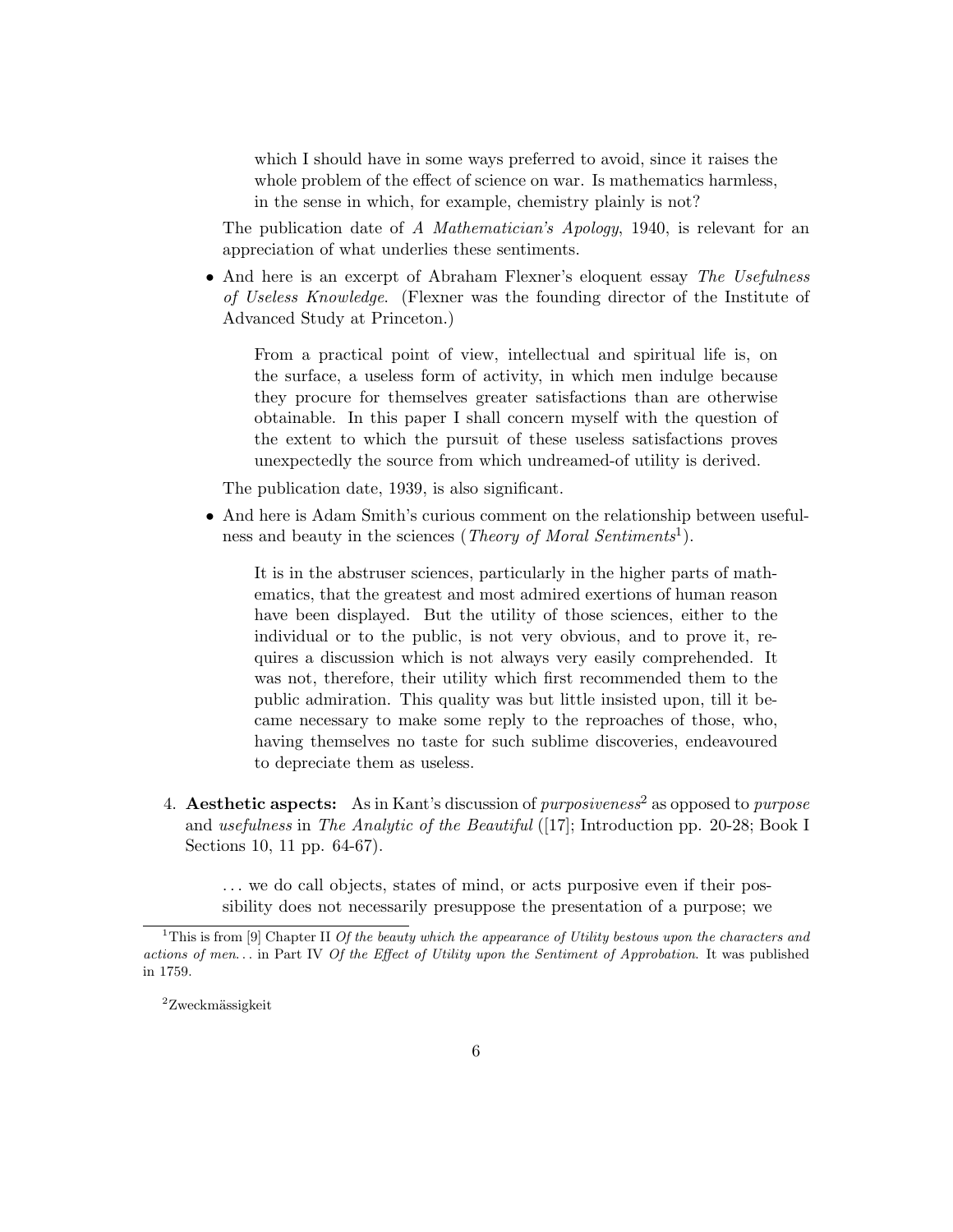do this merely because we can explain and grasp them only if we assume that they are based on a causality [that operates] according to purposes, i.e., on a will that would have so arranged them in accordance with the presentation of a certain rule. Hence there can be purposiveness without a purpose, insofar as we do not posit the causes of this form in a will, and yet can grasp the explanation of its possibility only by deriving it from a will. Now what we observe we do not always need to have insight into by reason (as to how it is possible). Hence we can at least observe a purposiveness as to form and take note of it in objects even if only by reflection-without basing it on a purpose.<sup>3</sup>

or the 'form follows function' dictum in modern architecture.

#### 5. Formal and more mathematical tools.

• Initial ideas of utility and utility-maximizing. Daniel Bernoulli  $(1738)$   $([5]^{4})$ 

> [T]he determination of the value of an item must not be based on its price, but rather on the *utility* it yields. The price of the item is dependent only on the thing itself and is equal for everyone; the utility, however, is dependent on the particular circumstances of the person making the estimate. Thus there is no doubt that a gain of one thousand ducats is more significant to a pauper than to a rich man though both gain the same amount.

- 'Betting behavior' as a way of formalizing personal preferences of utility. Frank Ramsey, Bruno de Finetti; choice-based subjective probability: see [23]. The use of utility functions as representation of preferences.
- Arguments against the use of a determinate utility function Lionel Robbins [24]:

Bailey pointed out over a hundred years ago, "As we cannot speak of the distance of any object without implying some other object between which and the former this relation exists, so we cannot speak of the value of a commodity, but in reference to another commodity compared with it. A thing cannot be valuable in itself without reference to another thing, any more than a thing can be distant in itself without reference to another thing."

 $3$ All this hangs a bit on Kant's rather curious notion of the will (cf. loc.cit.)

<sup>&</sup>lt;sup>4</sup>And for modern discussions regarding the St. Petersburg Paradox, one of the focusses of Bernoulli's thought, see  $[6]$ ,  $[7]$ .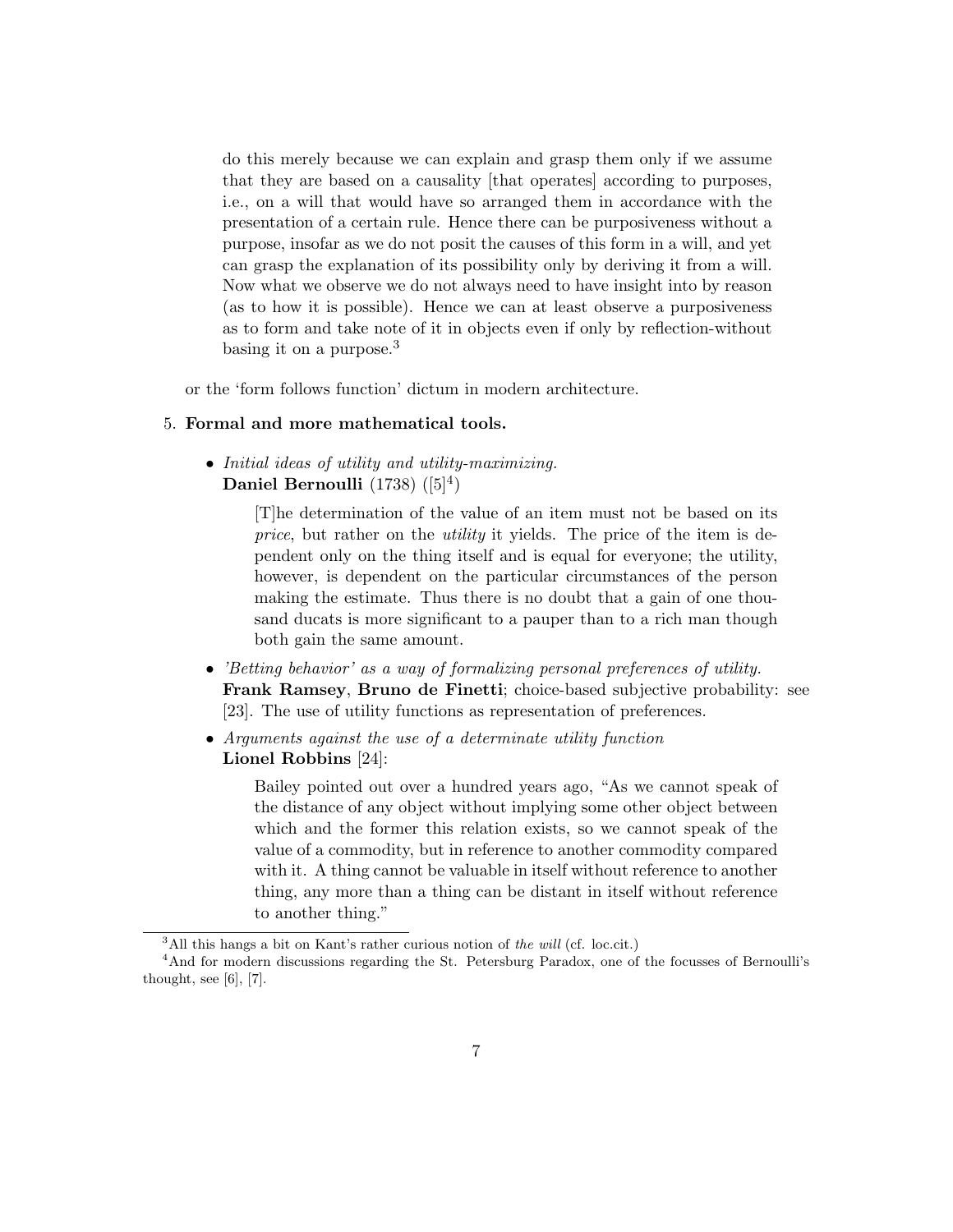It follows from this that the term which, for the sake of continuity and to raise certain definite associations, we have used hitherto in this chapter, the term "economic quantity" is really very misleading. A price, it is true, expresses the quantity of money which it is necessary to give in exchange for a given commodity. But its significance is the relationship between this quantity of money and other similar quantities. And the valuations which the price system expresses are not quantities at all. They are arrangements in a certain order. To assume that the scale of relative prices measures any quantity at all saveq uantities of money is quite unnecessary. Value is a relation, not a measurement.... Recognition of the ordinal nature of the valuations implied in price is fundamental. It is difficult to overstress its importance. With one slash of Occam's razor, it extrudes for ever from economic analysis the last vestiges of psychological hedonism.

• Game Theoretical format.

.

von Neumann-Morgenstern. The starting-point of their classic text is

to obtain a real understanding of the problem of exchange by studying it from an altogether different angle; this is, from the perspective of a "game of strategy"<sup>5</sup>

leading the authors to consider models of social exchange economy that represent individuals exposed to a constellation of social influences exposed to multiple factors. They formalize this by stipulating, in their model, that each party attempts to maximize his 'interests' given that he does not control all variables.

This is certainly no maximum problem, but a peculiar and disconcerting mixture of several conflicting maximum problems. Every participant is guided by another principle and neither determines all variables which affect his interest.

See [27] and read especially pp. 1-48 as given in the on-line link in [27]. For a somewhat less technical text covering the mathematics involved, cf. [18].

• Axiomatic preference relations interpreted as the maximization of the expectations of a utility function on the set of consequences with respect to a probability measure on the set of all events.

L.J. Savage (1954) [26]. Also: Gerard Debreu (1954) and Ken Arrow  $(1972)$ ; see [6].

#### 6. 'Behavioral' issues:

 ${}^{5}$ This is in contrast to earlier "Robinson Crusoe" models that involve only a single actor balancing his various preferences to make his next move.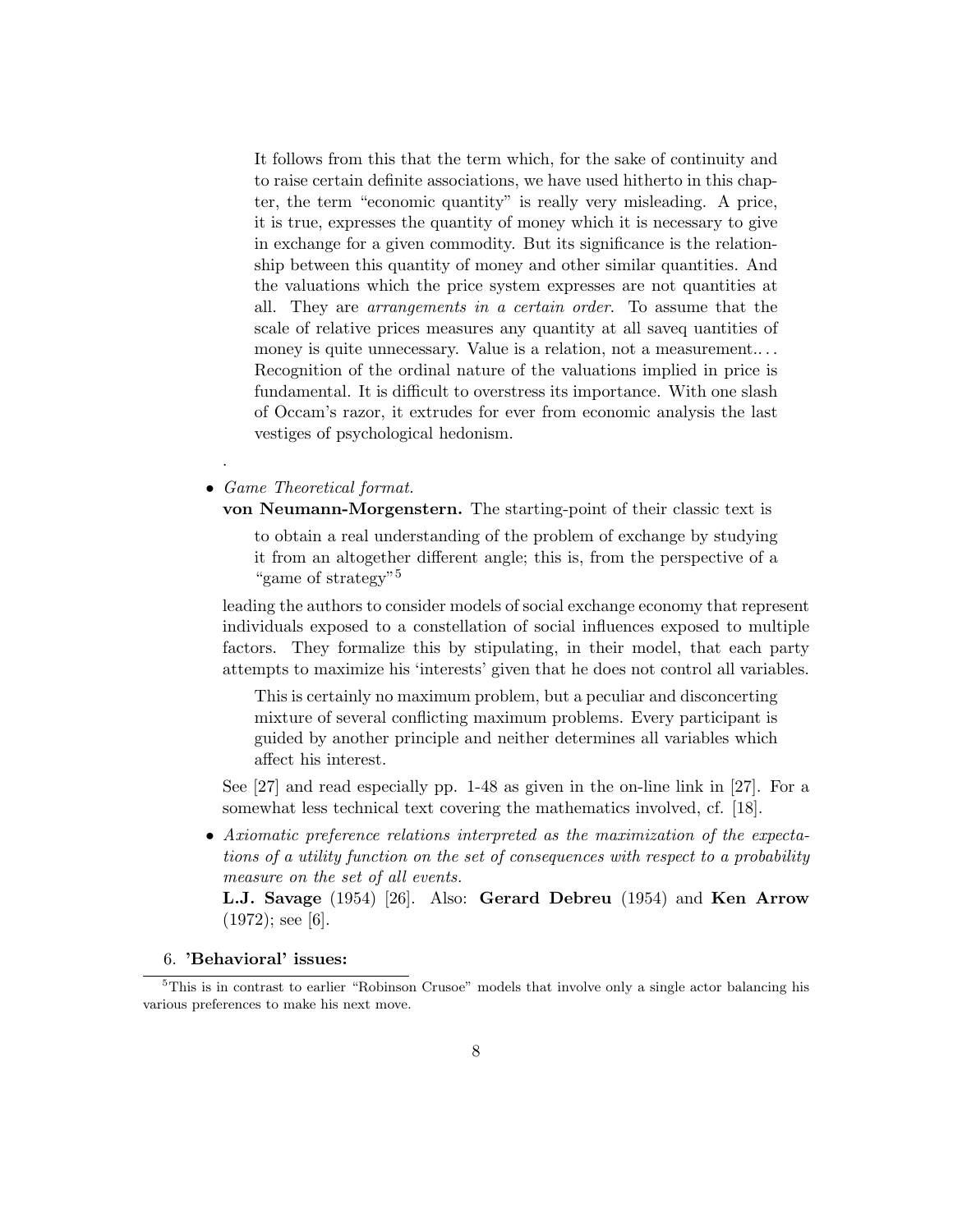- 'Measurement of happiness.'
- The utility of money.
- Interpersonal comparisons—including the informational basis of comparability connected to things discussed above.
- Models to describe a participant's re-evaluation of preferences related to marketplace issues —given changes of wealth—the nature of this re-evaluation depending on overall psychological temperament—ranging from the risk-averse to the thrill-seeking.



- 'Behavioral challenges' to expected utility:
	- See Lionel Robbins [25]:

My own attitude to problems of political action has always been one of what I might call provisional utilitarianism.. . . But, as time went on, things occurred which began to shake my belief in the existence of so complete a continuity between politics and economic analysis. I began to feel that there were profound difficulties in a complete fusion between . . . the economic and the hedonistic calculus. It did not take long to see that the "law" of diminishing marginal utility, assumed . . . in the analysis of inequality, differed from the "law" of the same name invoked in the analysis of exchange and that the difference was precisely the introduction of [the assumption that all humans] have equal capacity for satisfaction.

- The 'Allais Paradox,' [19]; see also the exposition in the Wikipedia entry [2].
- The 'Ellsberg Paradox'[4]; see also the exposition in the Wikipedia entry [3].
- Kahneman-Tversky's 'Prospect Theory' [15].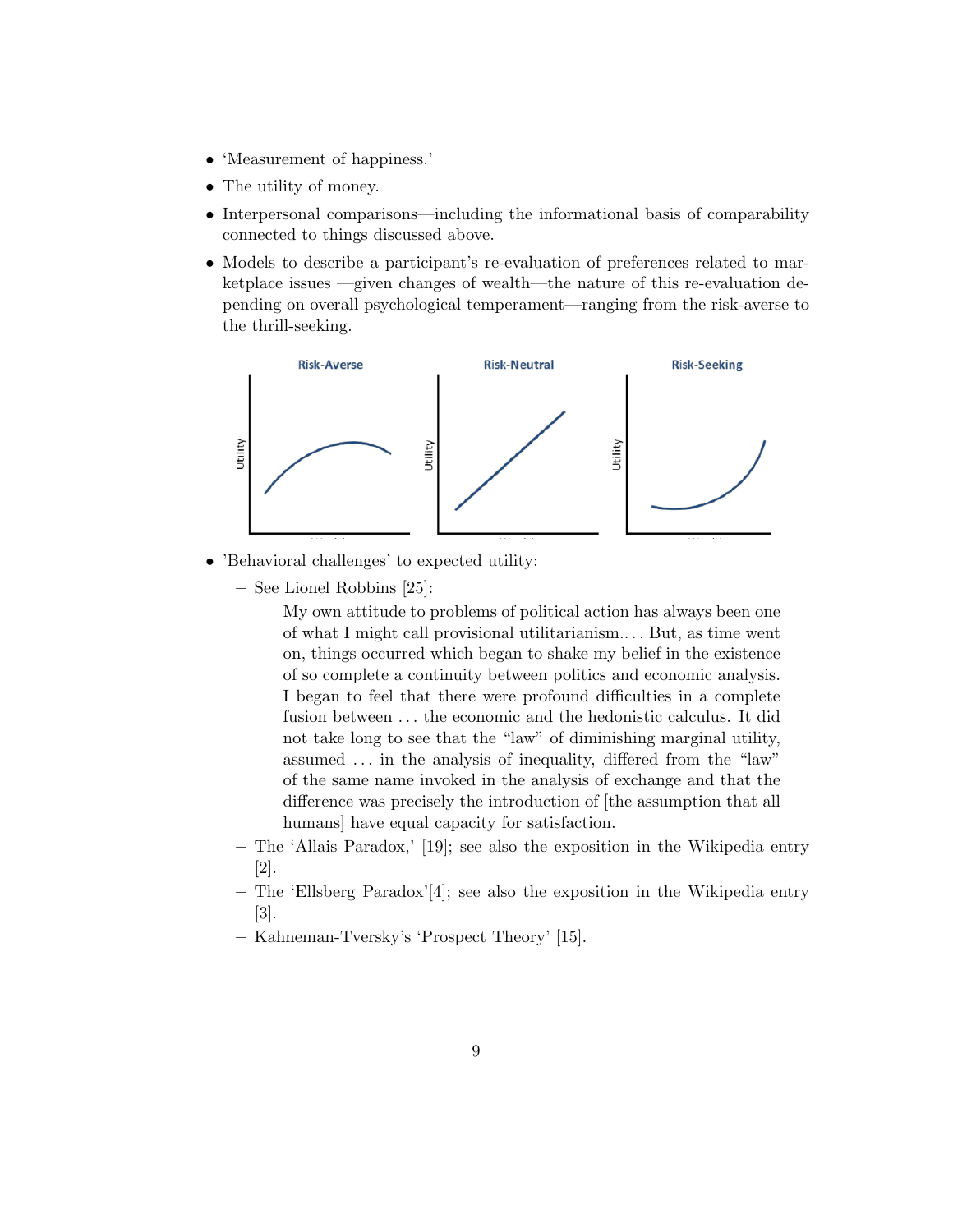### References

- [1] The History of Utilitarianism Stanford Encyclopedia of Philosophy https://plato.stanford.edu/entries/utilitarianism-history/
- [2] The Allais Paradox (Wikipedia) https://en.wikipedia.org/wiki/Allais\_paradox
- [3] The Ellsberg Paradox (Wikipedia) https://en.wikipedia.org/wiki/Ellsberg\_paradox
- [4] Epicurus, Principal Doctrines—transl: Robert Drew Hicks http://classics.mit.edu/Epicurus/princdoc.html
- [5] Aristotle Nichomachean Ethics; Book VIII—transl.: W.D. Ross http://classics.mit.edu/Aristotle/nicomachaen.8.viii.html
- [6] Arrow, K.: (his essay in) A volume in honor of Jacob Marschak / Edited by C. B. McGuire and Roy Radner. Contributors Kenneth J. Arrow, [and others]. McGuire, Charles Bartlett (1972)
- [7] Bernoulli, D.: (transl.) Exposition of a New Theory on the Measurement of Risk, Econometrica 22 (1954): 23 - 26.
- [8] Ellsberg, D.: Risk, Ambiguity, and the Savage Axioms, Quarterly Journal of Economics 75: 643-659 (1961).
- [9] Adam Smith Theory of Moral Sentiments http://www.earlymoderntexts.com/assets/pdfs/smith1759.pdf
- [10] Adam Smith Wealth of Nations http://www.econlib.org/library/Smith/smWN13.html
- [11] Aumann, R. J. (1977) "The St. Petersburg Paradox: A Discussion of Some Recent Comments," Journal of Economic Theory 14: 443-445,
- [12] Samuelson, P. (1977) "The St. Petersburg Paradox: Defanged, Dissected and Historically Described," Journal of Economic Literature 15: 24-55.
- [13] Flexner, A.: The Usefulness of Useless Knowledge https://library.ias.edu/files/UsefulnessHarpers.pdf See also: http://blog.press.princeton.edu/2017/02/28/robbert-dijkgraaf-on-theusefulness-of-useless-knowledge/
- [14] Hume, D.: An Enquiry concerning the Principles of Morals http://www.davidhume.org/texts/epm.html#M5dot1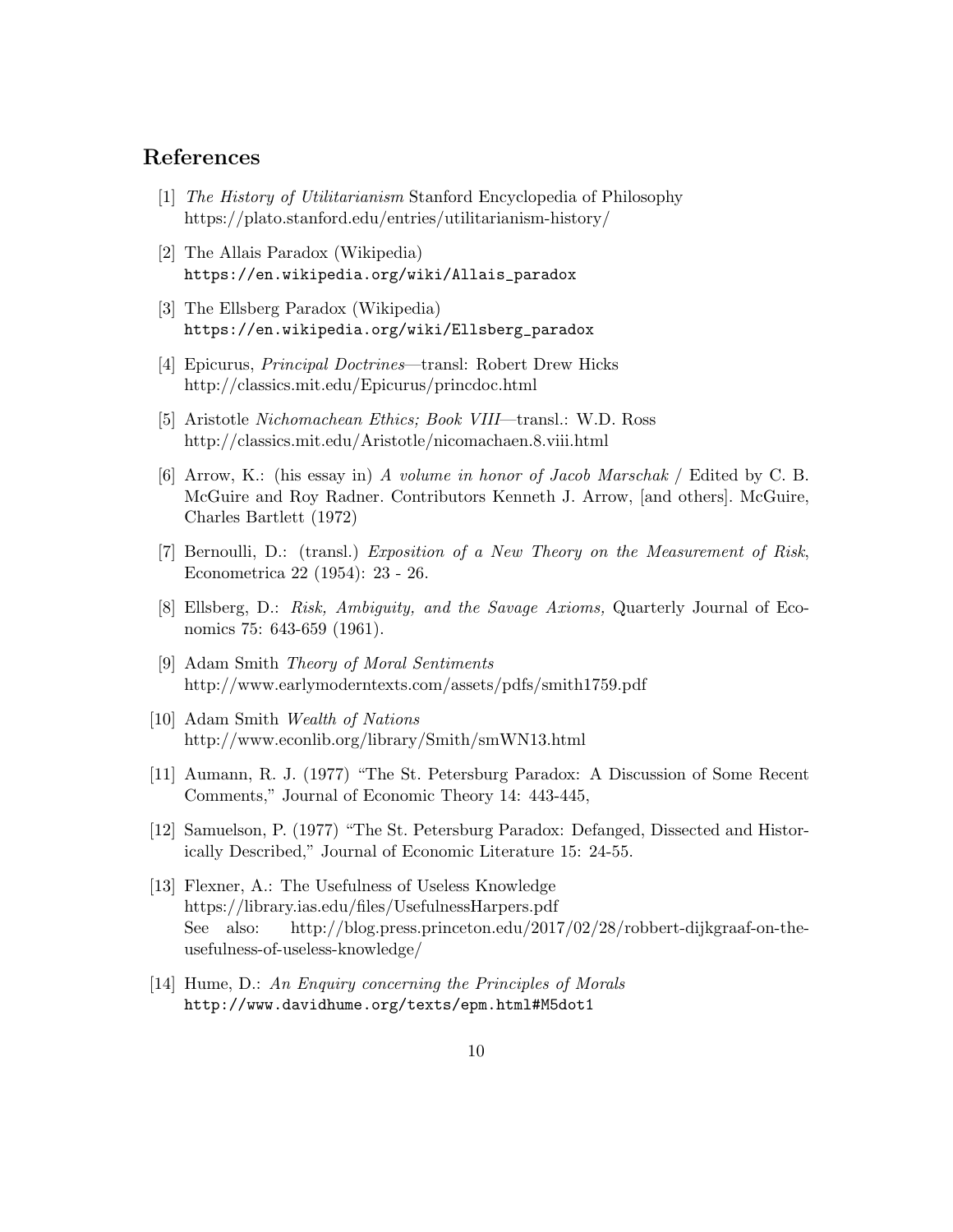- [15] Kahneman, D.; Tversky, A.: 'Prospect Theory' :http://socsci2.ucsd.edu/ ~aronatas/project/academic/tversky\%20and\%20kahnemann.pdf
- [16] Kant, I.: Critique of Practical Reason—transl.: W.S. Pluhar http://www.morelightinmasonry.com/wp-content/uploads/2014/06/Kant-Critiqueof-Practical-Reason-Cambridge.pdf
- [17] Kant, I.: Critique of Judgment—transl.: W.S. Pluhar https://monoskop.org/images/7/77/Kant\_Immanuel\_Critique\_of\_Judgment\_ 1987.pdf
- [18] Luce, R. D.; Raiffa, H.: Games and Decisions: Introduction and Critical Survey Dover (1989)
- [19] Machina, M.: Choice Under Uncertainty: Problems Solved and Unsolved, The Journal of Economic Perspectives. 1 (1): 121-154 (1987)
- [20] Mill, J. S.: Utilitarianism http://www.earlymoderntexts.com/assets/pdfs/mill1863.pdf
- [21] Nozick, R.: Anarchy, State, and Utopia http://www.lib.cmb.ac.lk/wp-content/uploads/2014/01/0001\_anarchy\_ state\_and\_utopia.pdf
- [22] Rawls, J.: Theory of Justice http://www.univpgri-palembang.ac.id/perpus-fkip/Perpustakaan/ American%20Phylosophy/John%20Rawls%20-%20A%20Theory%20of%20Justice~% 20Revised%20Edition.pdf
- [23] Ramsey, F.P: Truth and Probability In The Foundations of Mathematics and Other Logical Essays. R. B. Braithwaite and F. Plumpton (Eds.) London: K. Paul, Trench, Truber and Co. (1931).
- [24] Robbins, L.: An Essay on the Nature and Signicance of Economic Science MacMillan (1945)
- [25] Robbins, L.: Inter-personal comparisons of utility. Economic Journal, 48: 635- 641 (1938).
- [26] Savage, L.J. 1954. The Foundations of Statistics. New York: John Wiley.
- [27] von Neumann, J.; Morgenstern, O.: Theory of Games and Economic Behavior Princeton University Press (1944) For pp. 1-48 of this text, see: https://pdfs.semanticscholar.org/0375/379194a6f34b818962ea947bff153adf621c.pdf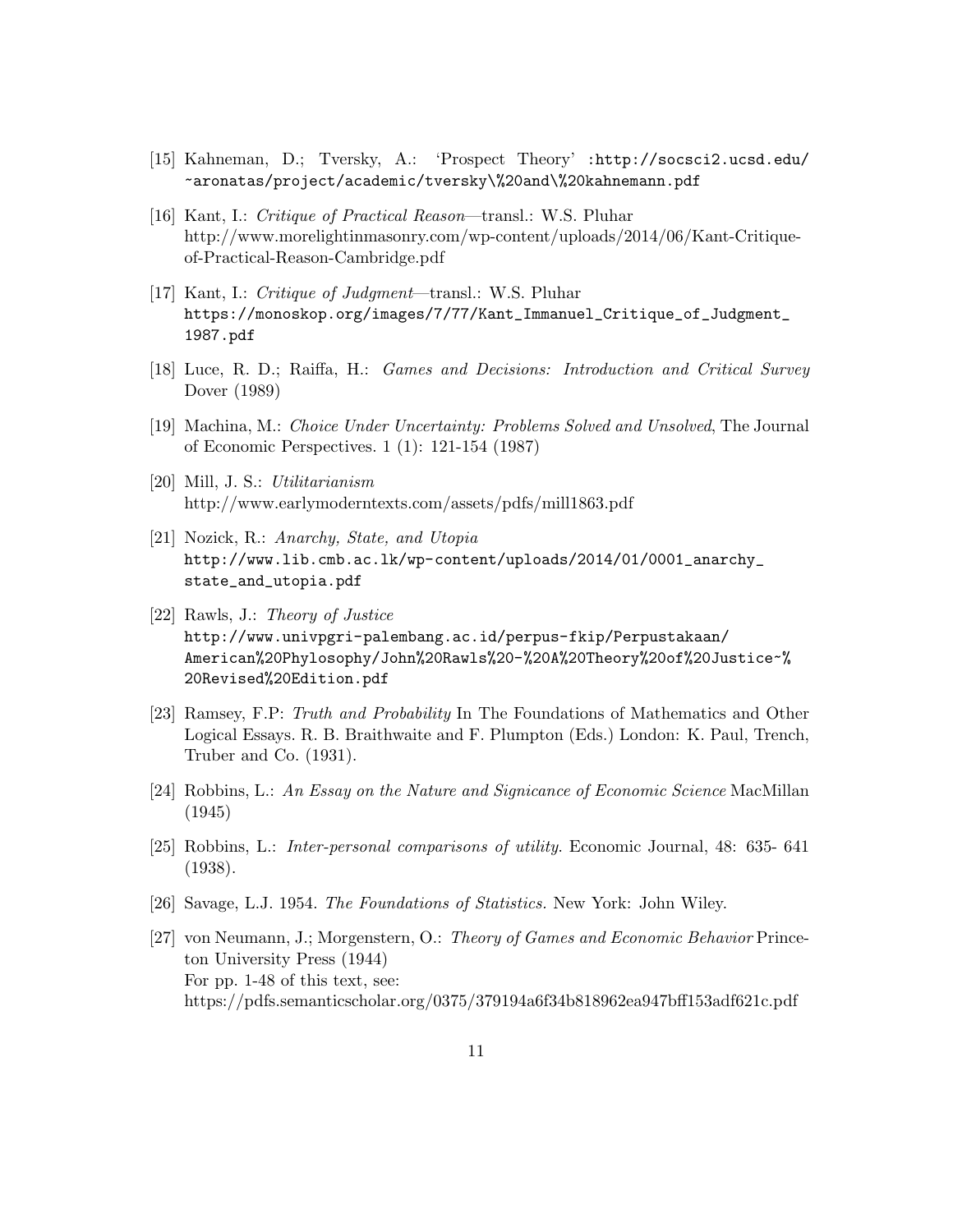# Part II Before Utility

When we say that something—some type of 'goods,' or some set-up— is useful, we invoke perhaps implicitly—the existence of some agent or agents (that can make use of it), of some type of situation (in which it can be put to use), of some mode of operation (i.e., way of using it) and some goal (the reason why it is useful).

## 1 Usefulness of goods/ friendship/ justice

At times Aristotle focuses his attention on 'goods' in the context of commerce, as in the Nichomachean Ethics Book V.5 ([1]):

All goods must therefore be measured by some one thing. . . this unit is in truth demand, which holds all things together (for if men did not need one another's goods at all, or did not need them equally, there would be either no exchange or not the same exchange); but money has become by convention a sort of representative of demand.

but in Book VII of The Politics ([2]) the word has broader personal significance. The goal—writes Aristotle— of "external goods, goods of the body, and goods of the soul" is, in the end, happiness, and:

happiness whether consisting in pleasure or virtue, or both, is more often found with those who are most highly cultivated in their mind and in their character, and have only a moderate share of external goods, than among those who possess external goods to a useless extent but are deficient in higher qualities; and this is not only matter of experience, but, if reflected upon, will easily appear to be in accordance with reason. For, whereas external goods have a limit, like any other instrument, and all things useful are of such a nature that where there is too much of them they must either do harm, or at any rate be of no use, to their possessors, every good of the soul, the greater it is, is also of greater use, if the epithet useful as well as noble is appropriate to such subjects.

In the last quoted sentence one already sees what one might call the principle of concavity of the relationship between sheer quantity and assessment of usefulness—as will be a theme of later discussions<sup>6</sup>.

'Usefulness' itself has its limits in human interactions, as in love and friendship (Nichomachean Ethics Book VIII; [3]):

 ${}^{6}$ The Greek word for useful *ophelimos* was 'nominalized into English' in the form of *ophelimity* (by the economist Arthur Cecil Pigou; 1877-1959), meaning the capacity to satisfy a need, desire, or want.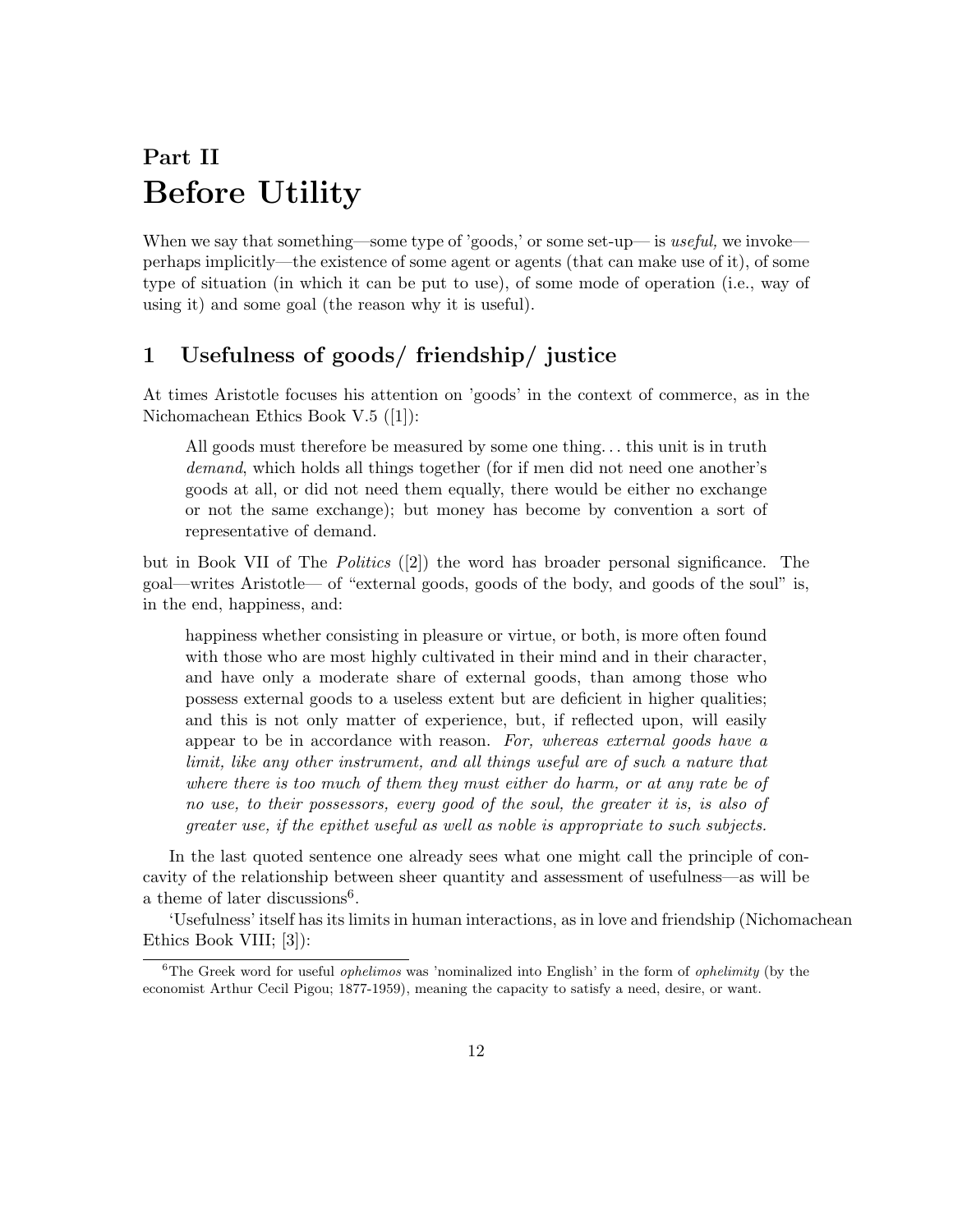. . . friends whose affection is based on utility do not love each other in themselves, but in so far as some benefit accrues to them from each other. And similarly with those whose friendship is based on pleasure: for instance, we enjoy the society of witty people not because of what they are in themselves, but because they are agreeable to us. Hence in a friendship based on utility or on pleasure men love their friend for their own good or their own pleasure, and not as being the person loved, but as useful or agreeable. And therefore these friendships are based on an accident, since the friend is not loved for being what he is, but as affording some benefit or pleasure as the case may be... And utility is not a permanent quality; it differs at different times. Hence when the motive of the friendship has passed away, the friendship itself is dissolved, having existed merely as a means to that end.

In the view of Epicurus, the essential human pursuit is happiness or some Epicurian version of eudaimonia, so the notion of 'usefulness' in his writings is pointed toward that primary human goal, happiness. It is interesting to try to interpret, then, his treatment Justice,<sup>7</sup> as being so strongly linked to 'usefulness' in his thought ([4] at least as formulated by Diogenes Laertius in the Principal Doctrines: Kuriai Doxia).

- (31) Natural justice is a symbol or expression of usefulness, to prevent one person from harming or being harmed by another.
- (36) Taken generally, justice is the same for all, to wit, something found useful in mutual association; but in its application to particular cases of locality or conditions of whatever kind, it varies under different circumstances.
- (37) Among the things accounted just by conventional law, whatever in the needs of mutual association is attested to be useful, is thereby stamped as just, whether or not it be the same for all; and in case any law is made and does not prove suitable to the usefulness of mutual association, then this is no longer just. And should the usefulness which is expressed by the law vary and only for a time correspond with the prior conception, nevertheless for the time being it was just, so long as we do not trouble ourselves about empty words, but look simply at the facts.

Curious definition of just: "useful for mutual association" (38) below simply repeats:

• (38) Where without any change in circumstances the conventional laws, when judged by their consequences, were seen not to correspond with the notion of justice, such laws were not really just; but wherever the laws have ceased to be useful in consequence of a change in circumstances, in that case the laws were for the time being just when they were useful for the mutual association of the citizens, and subsequently ceased to be just when they ceased to be useful.

<sup>&</sup>lt;sup>7</sup>which Epicurus takes to be principally the promotion of social arrangements where no one is 'harming' or is being harmed by others'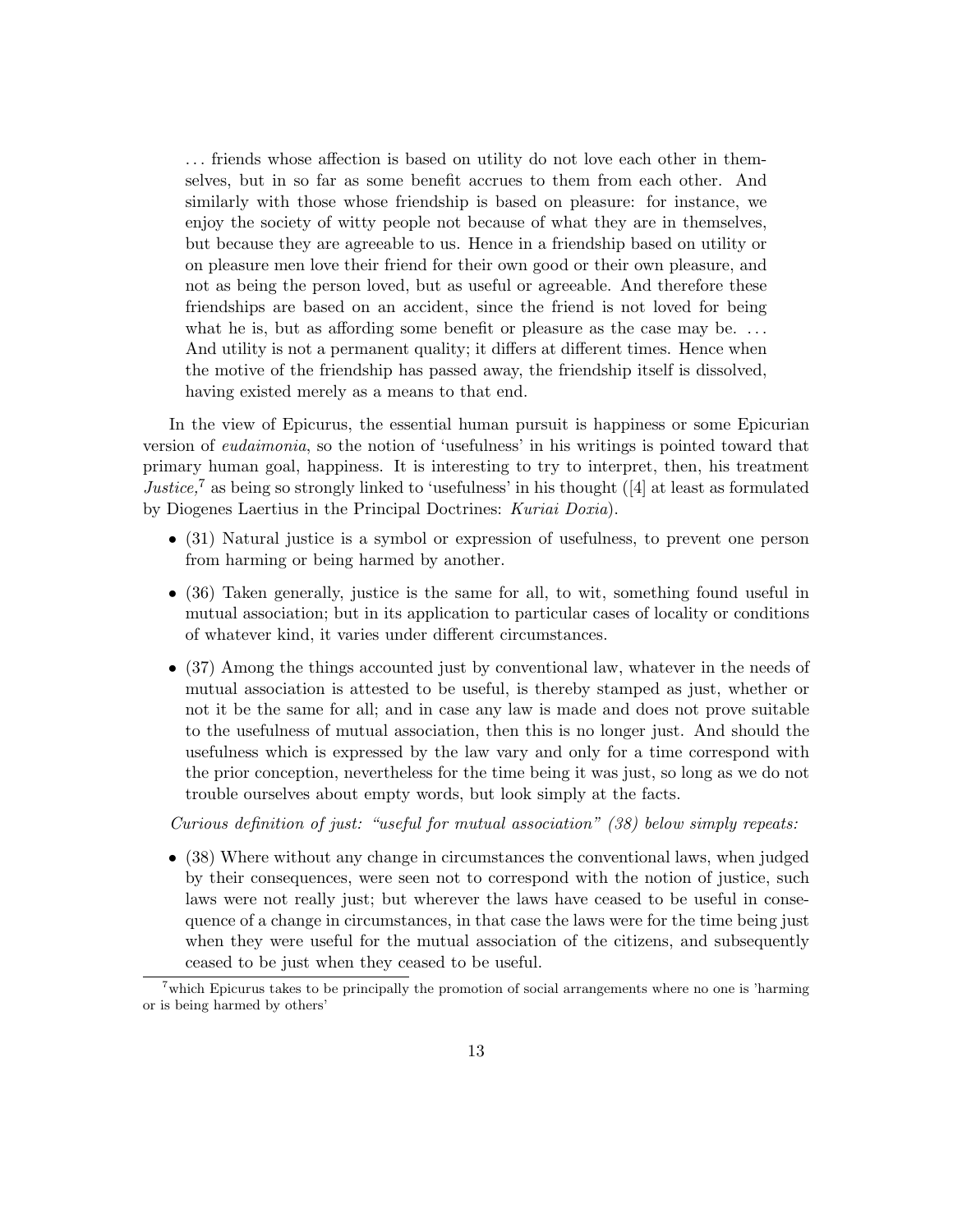### 2 Bernoulli

The innocent act of nominalizing this adjective useful, i.e., turning it into a noun (usefulness, utility)—a move that was made in quite early days of economic thought—has the effect of increasing the complexity and subtlety of the questions that you can ask about this concept. For example, can "it" be measured? And if so, what species of object can one measure it against? (*'Itself'* turns out to be a possible answer.)

Utility, the curious (possibly measurable, but certainly subjective) concept, relates to the notions of Value, Price and Money. In the hands of Daniel Bernoulli (∼1738) it makes specific connection with Risk and Expectation as well. The essay Exposition of a New Theory on the Measurement of Risk [5] radiates with the intensity of original ideas, and it also has the delicious crudeness of fresh thinking—the rough edges are not smoothed out in any way. In [5] Bernoulli dives into a qualitative description of the measurement—not only of someone's—a pauper's or millionaire's— sense of the utility of money, per se, but also—as the title indicates—of the person's assessment of expected outcome—an admittedly subjective assessment—of some venture that will be entered into with incomplete knowledge; i.e., in the context of *risk*. For example, in sections 3-5 he considers the prospects of

a very poor fellow [who] obtains a lottery ticket that will yield with equal probability either nothing or twenty thousand ducats. Will this man evaluate his chance of winning at ten thousand ducats? Would he not be ill-advised to sell this lottery ticket for nine thousand ducats? To me it seems that the answer is in the negative. On the other hand I am inclined to believe that a rich man would be ill-advised to refuse to buy the lottery ticket for nine thousand ducats. If I am not wrong then it seems clear that all men cannot use the same rule to evaluate the gamble.

[T]he determination of the value of an item must not be based on its price, but rather on the utility it yields. The price of the item is dependent only on the thing itself and is equal for everyone; the utility, however, is dependent on the particular circumstances of the person making the estimate. Thus there is no doubt that a gain of one thousand ducats is more significant to a pauper than to a rich man though both gain the same amount.

. . .

At this point in Bernoulli's essay the notion 'utility' has a qualitative—but not quantitative status. The viewpoint changes abruptly though:

[L]et us use this as a fundamental rule: If the utility of each possible profit expectation is multiplied by the number of ways which it can occur, and we then divide the sum of these products by the total number of possible cases,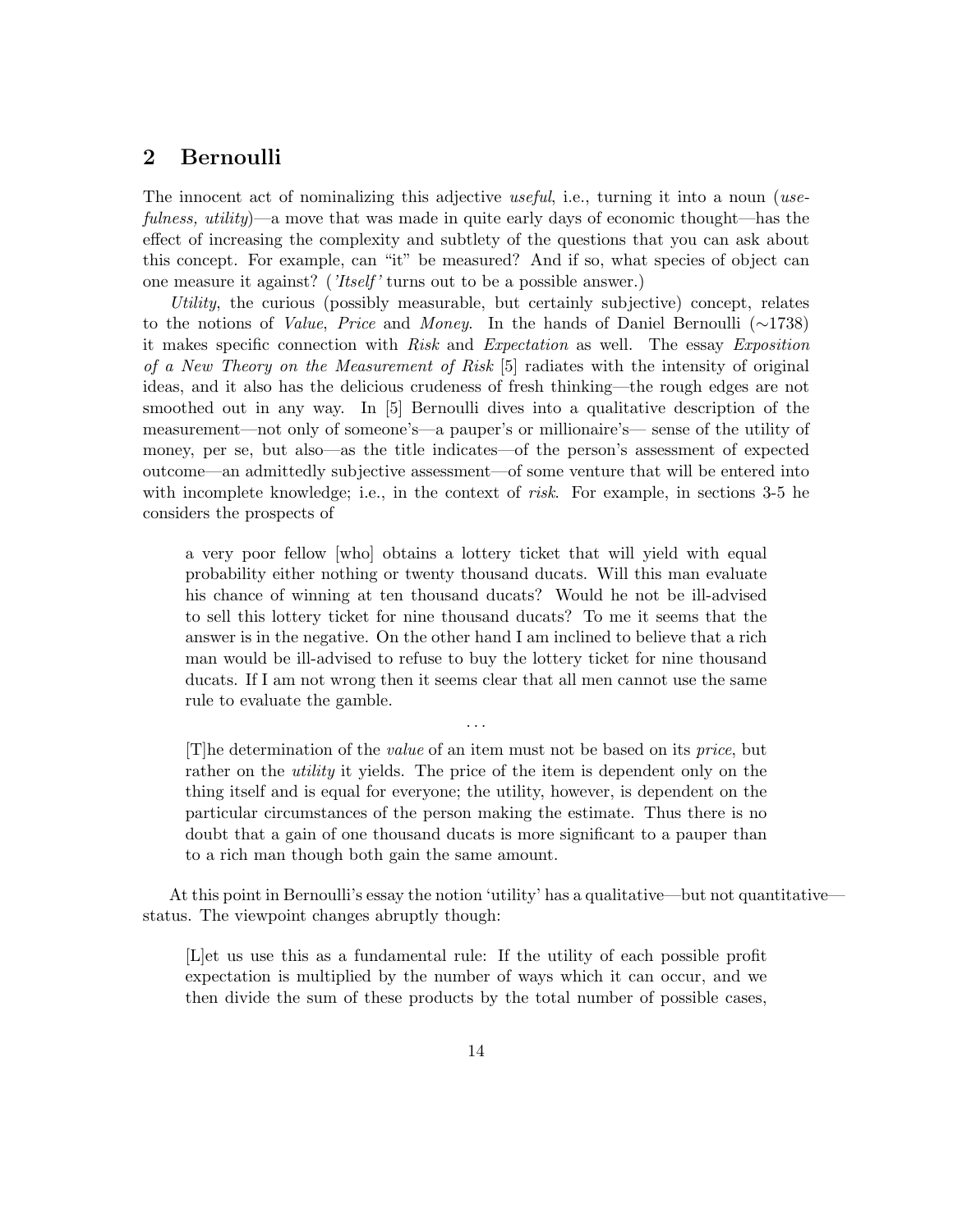a mean utility [moral expectation] will be obtained, and the profit which corresponds to this utility will equal the value of the risk in question. Thus it becomes evident that no valid measurement of the value of a risk can be obtained without consideration being given to its utility, that is to say, the utility of whatever gain accrues to the individual or, conversely, how much profit is required to yield a given utility.

The utility resulting from any small increase in wealth will be inversely proportionate to the quantity of goods previously possessed. Considering the nature of man, it seems to me that the foregoing hypothesis is apt to be valid for many people to whom this sort of comparison, can be applied. Only a few do not spend their entire yearly incomes. But, if among these, one has a fortune worth a hundred thousand ducats and another a fortune worth the same number of semi-ducats and if the former receives from it a yearly income of, five thousand ducats while the latter obtains the same number of semi-ducats it is quite clear that to the former a ducat has exactly the same significance as a semi-ducat to the latter, and that, therefore, the gain of one ducat will have to the former no higher value than the gain of a semi-ducat to the latter. Accordingly, if each makes a gain of one ducat the latter receives twice as much utility from it, having been enriched by two semi- ducats.

Bernoulli then retreats from precise quantitative formulations:

However it hardly seems plausible to make any precise generalizations since the utility of an item may change with circumstances. Thus, though a poor man generally obtains more utility than does a rich man from an equal gain, it is nevertheless conceivable, for example, that a rich prisoner who possesses two thousand ducats but needs two thousand ducats more to repurchase his freedom, will place a higher value on a gain of two thousand ducats than does another man who has less money than he.

And then returns to quantitative precision (with *logarithmic curves* measuring utility against more objective markers).

. . . in order to perceive the problem more correctly we shall assume that there is an imperceptibly small growth in the individual's wealth which proceeds continuously by infinitesimal increments. Now it is highly probable that any increase in wealth, no matter how insignificant, will always result in an increase in utility which is inversely proportionate to the quantity of goods already possessed.

In plain English, the moral Bernoulli wants to draw is this. Let us be given that there is a measure of utility  $u(t)$  that depends on  $t :=$  the amount of goods, say, —or money—that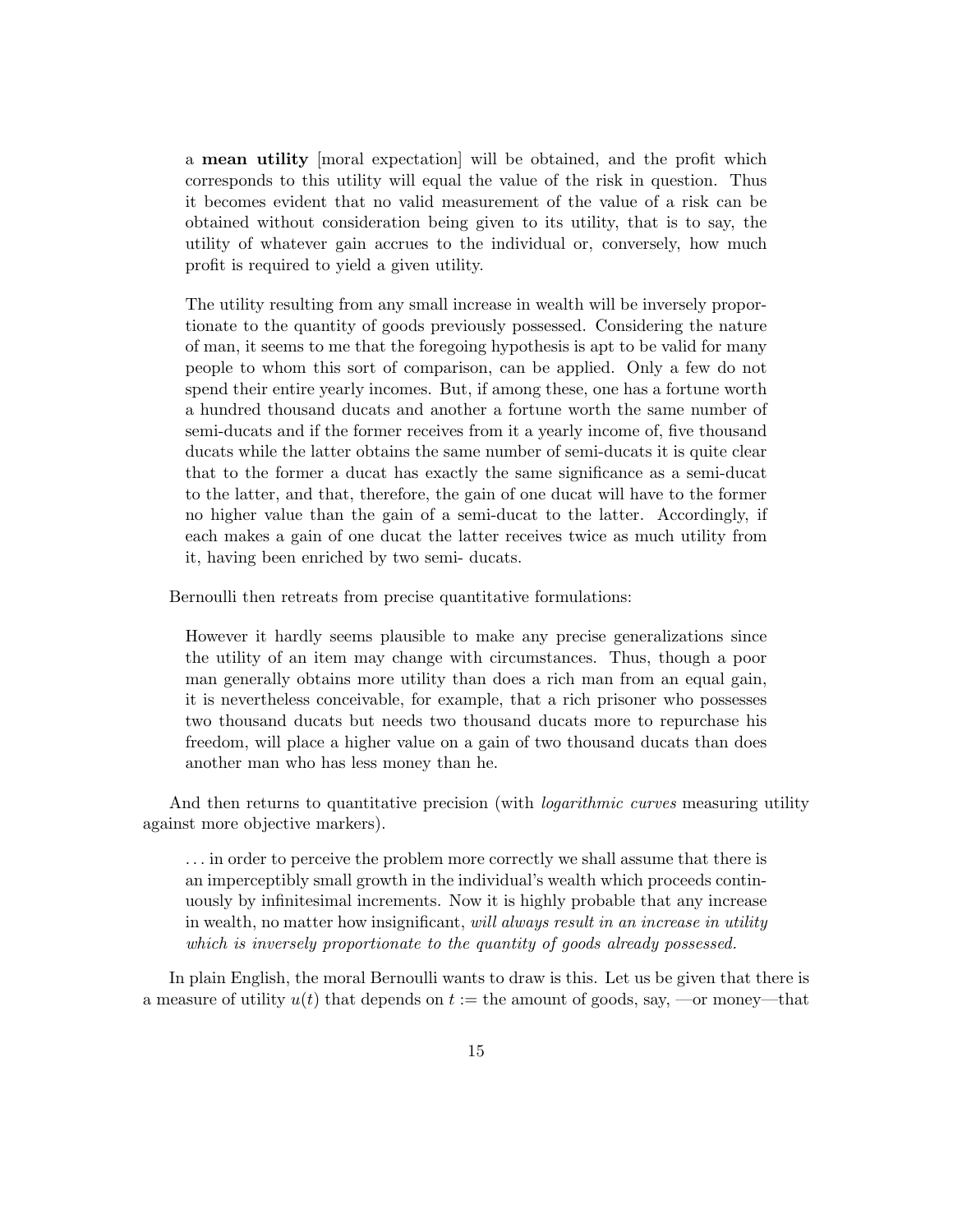you have. (That there is a meaningful such function measuring the level of utilty of the goods in your possession is, of course, already the big assumption.) And that the curve  $u(t)$  representing utility as a function of t is *concave*. In a fair game, if you have x amount (of money) and you are willing to invest some of it, say y with a 50% probability of losing it or gaining 2y, then—if you play the game—your mean utility will decrease, even if you are in this 'fair game.'

Her's why: you have begun the game with 'utility'  $u(x)$ . If you lose, you'd have utility  $u(x - y)$ ; if you win it would be  $u(x + y)$ . Since it's 50/50 (if you play the game) your expected 'mean' utility—following Bernoulli—is  $\frac{u(x-y)+u(x+y)}{2}$ , which by the concavity of the function  $u(t)$  is strictly less than  $u(x)$ , your starting utility level.

He then works with somewhat shocking explicitness, in effect inverting his utility function—specifically: turning his logarithmic utility function into what one might call a 'multiplicative' function that describes perceived value—to get a 'mean' expected value in various situations. He explains why there are occasions, therefore, where everyone—e.g., agents working on opposite sides of a deal should eagerly participate—given that different agents will have different amounts of wealth—hence the utility of a gain or loss will be significantly different. He applies this to *Insurance* and to dividing risk, spreading it over a number of situations (should you have all your cargo shipped in one ship, or spread it over a few ships?)

The basic arithmetic is simple enough. First the pre-Bernoulli analysis: if you have \$100 and invest in a project where you have an equal chance of losing \$50 or gaining \$50, the straightforward evaluation is that it is a totally fair (neutral, in a sense) game, in that you will end up with either a bank account of \$50 or \$150 with equal probability, so your 'Expected wealth' after the game is

$$
\frac{1}{2}50 + \frac{1}{2}150 = 100\tag{1}
$$

dollars, exactly what it was before the game.

Now, given

- Bernoulli's hypothesis that expected utility has a logarithmic relationship to wealth<sup>8</sup>, and
- that the Expected utility of an event that will have one of a range of outcomes, each with specific probabilities, is the sum, over the range of outcomes, of the product of the Utility of the particular outcome times the probability that it will occur,

Bernoulli reckons your 'Expected wealth', after the game above, to be:

$$
\sqrt[6]{50 \cdot 150} = \$86.60\tag{2}
$$

So, an 'Expected loss' of \$13:40. He writes:

<sup>&</sup>lt;sup>8</sup>which is a big assumption; far too explicit to be meaningful!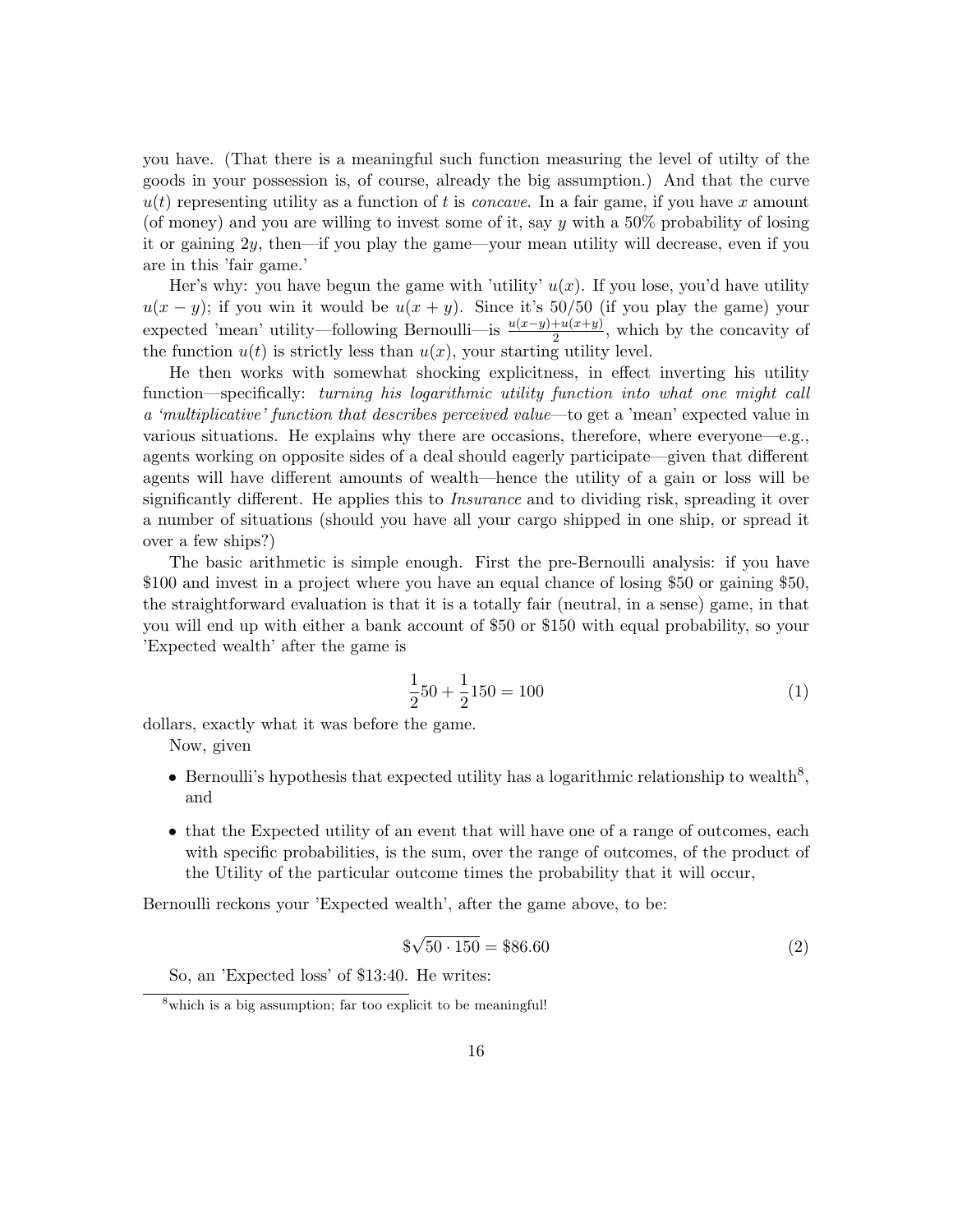We must strongly emphasize this truth, although it be self evident: the imprudence of a gambler will be the greater the larger the part of his fortune which he exposes to a game of chance.

E.g., if—for example—the gambler has \$10000, the 'Expected wealth', after the game would be:

$$
\sqrt[6]{9950 \cdot 10050} = \$9999.87\tag{3}
$$

So, an 'Expected loss' of 13 cents.

Let's do same analysis with 'insurance': imagine that the probability of a certain event happening is  $1/4$  and if it happens, it will cost you \$100; if it doesn't, you have as much money as you had before—say \$1000. The insurance company, is worth \$100,000. Following the recipe  $(900)^{1/4}1000^{3/4}$ , your expected wealth after the event is \$973, so if your insurance premium is less than \$27, that sounds like it's worth it. But for the insurance company the recipe is

$$
(99,900)^{1/4}100,000^{3/4} = 99984.28.
$$

So if the insurance company charges more than  $100,000-99,984.28 = $15.72$ , it may expect a profit. Any premium, then between \$16 and \$27 would—given Bernoulli's analysis(!) be a reasonable risk to take for either the insurer or the insuree.

Bernoulli ends his essay discussing (what is now known as) the St. Petersburg Paradox: how much would you be willing to pay to be a participant of the game of the following sort. In this game you can only win, not lose. A coin is thrown, and if it is heads the first throw, you get \$1 (and the game ends). If it is tails, it gets thrown again and if—then—it lands on heads you get \$2 (and the game ends).  $\dots$  If it is tails the first n times and is heads the  $(n + 1)$ st time, you get \$2<sup>n</sup> dollars (and the game ends).

How much money might you naively expect to get on average if you play this game in long runs, if–for example—this game is scheduled to be cut off, finished or not, after  $n$ (or fewer, if it is finished at fewer) times? And what if it is slated to go on indefinitely? There's an underlying empirical/psychological question here, and it pays to think about it on that level as well, before closer analysis, worth taking some time to discuss.

The issue here is that if you apply the naive notion of "Expectation" to this problem you arrive at one—unbelievable—answer, but if you work with "Expected utility" you get an answer that (you might argue) conforms—at least qualitatively— more closely to what people would actually pay to get into this game.

A naive computation of "expectation" of the money you might expect to win is

$$
\sum_{k=1}^{\infty} \text{Prob}(k) \cdot \text{Payoff}(k),
$$

where  $Prob(k)$  is the probability that you'll win at the k-th stage, and Payoff(k) is the payoff if you win at the k-th stage. So,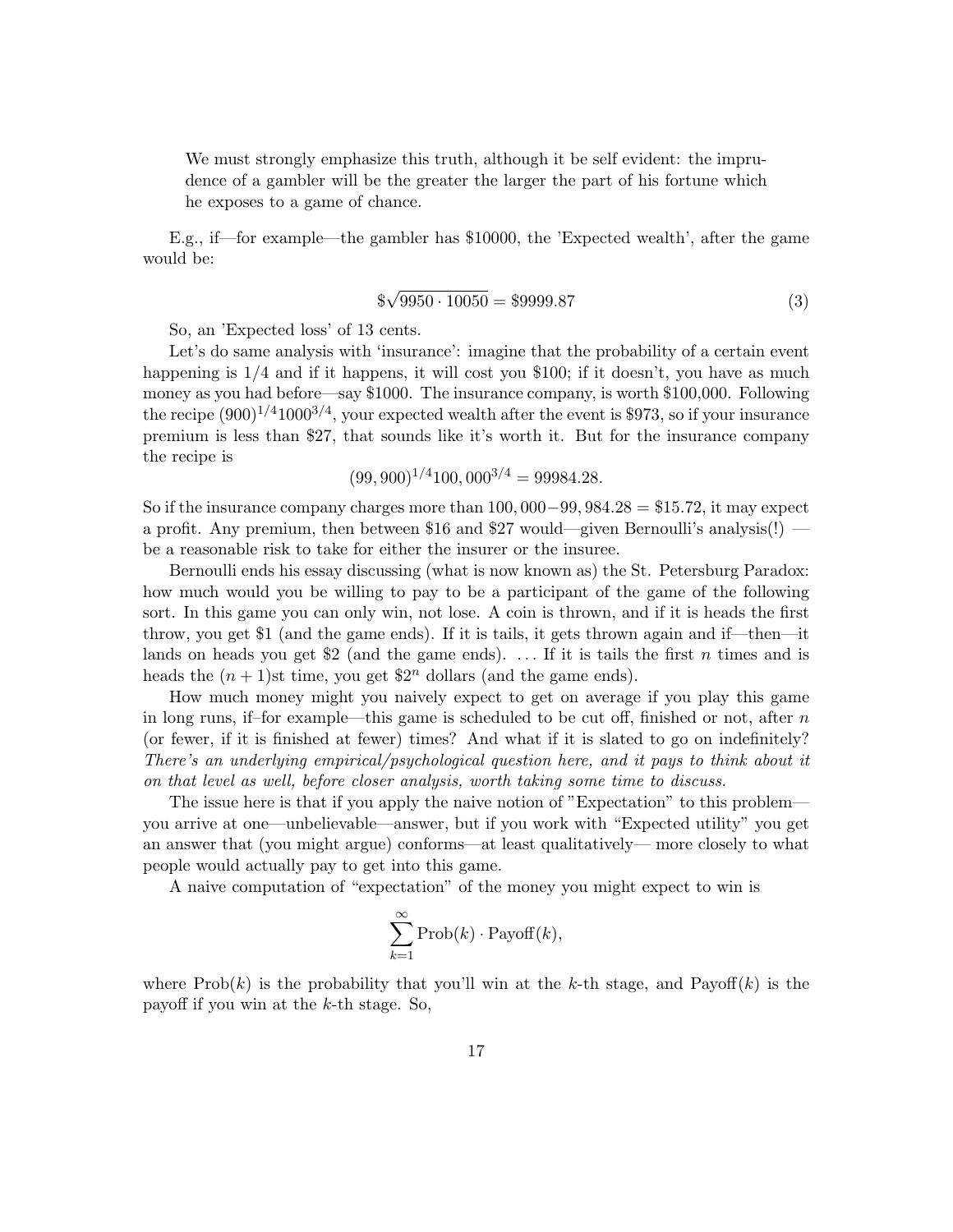$$
\sum_{k=1}^{\infty} \text{Prob}(k) \cdot \text{Payoff}(k) = \sum_{k=1}^{\infty} \frac{1}{2^k} 2^{k-1} = \frac{1}{2} + \frac{1}{2} + \frac{1}{2} + \dots
$$
 (4)

which seems to recommend that you should be willing to pay absolutely any amount to get into that game. But (apparently) none of us would pay a very high figure to get into this game—so what's wrong? Are we (somewhat irrationally) risk averse? Or is there already something simply wrong or paradoxical with this naive notion of Expectation? Or perhaps, does the utterly unreal nature of this strange game spook us? A neat discussion ensues, along with remarks about the parallel work of Gabriel Cramer (1728; in a letter to Nicholas Bernoulli).

To quote Bernoulli quoting Cramer:

The "paradox" consists in the infinite sum which calculation yields . . . This seems absurd since no reasonable man would be willing to pay 20 ducats as equivalent. You ask for an explanation of the discrepancy between the mathematical calculation and the vulgar evaluation. I believe that it results from the fact that, in their theory, mathematicians evaluate money in proportion to its quantity while, in practice, people with common sense evaluate money in proportion to the utility they can obtain from it.

Cramer then explains how how unravels the paradox—not terribly different from the way Bernoulli does. Here's how Bernoulli deals with it:

If your wealth is  $\alpha$  and the game actually can plausibly be played for n times, then—as Bernoulli theorizes!—the value of the game for you is

$$
V_n(\alpha) := \prod_{k=1}^n (\alpha + 2^{k-1})^{\frac{1}{2^k}} - \alpha.
$$

And this converges for any given  $\alpha$  (as  $n \to \infty$ ). E.g., if you own nothing, i.e., if  $\alpha = 0$ , its value is in the limit as  $n \to \infty$  is:

$$
V_{\infty}(0) = \prod_{k=1}^{\infty} (2^{k-1})^{\frac{1}{2^k}} = \prod_{k=2}^{\infty} (2^{k-1})^{\frac{1}{2^k}}
$$

$$
= 2^{\sum_{j=1}^{\infty} \frac{j}{2^{j+1}}} = 2^1 = 2.
$$

This is a weird conclusion, and an interesting discussion might be: does any of this make sense?

Bernoulli ends his essay with an engaging discussion regarding the fact—paradox, in essence—that (as computed by Bernoulli) if your wealth  $\alpha$  gets larger and larger, your expectation of gain gets larger as well. It's left quite a bit unresolved, but see [6] and [7].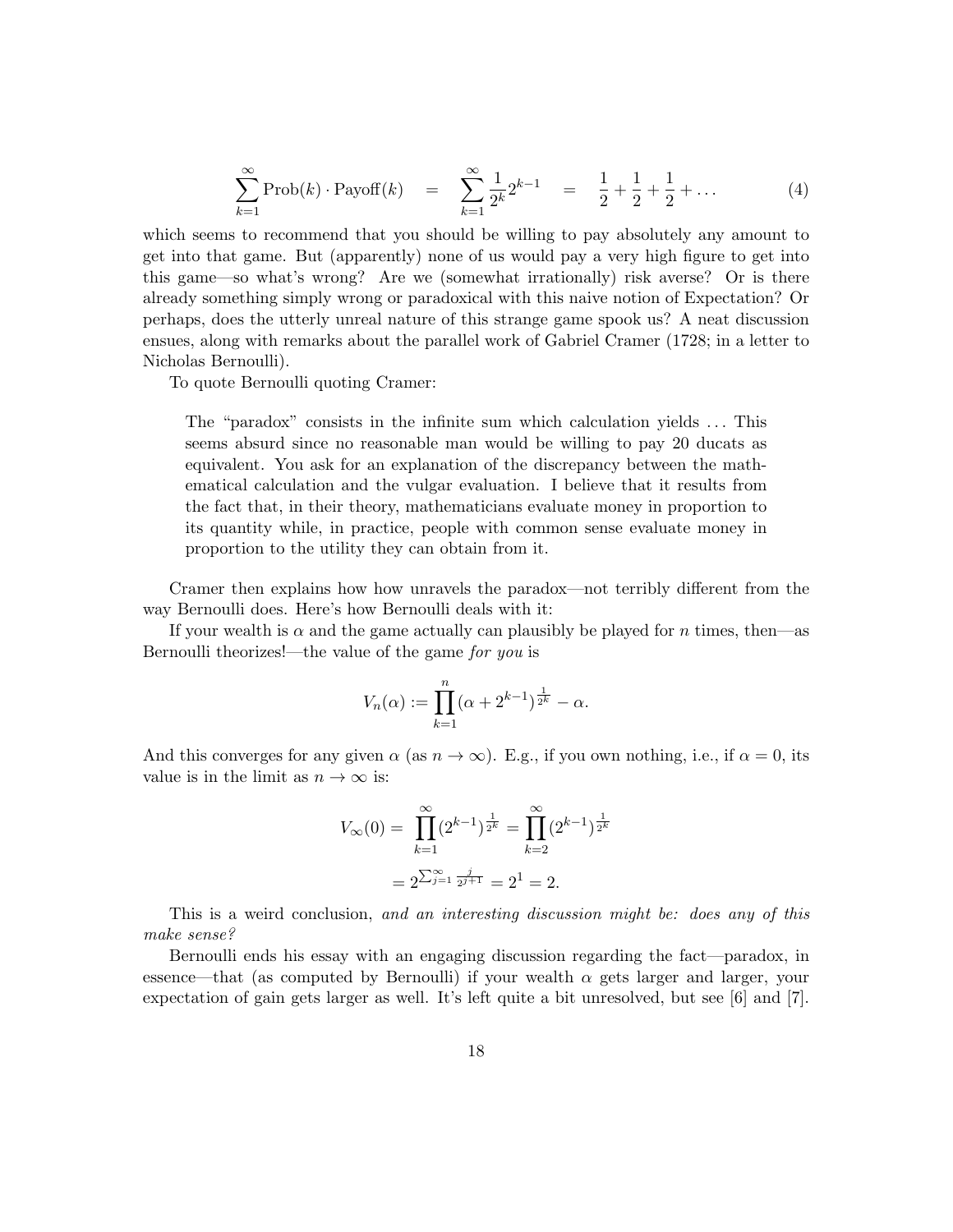People offer specific (low) amounts to enter such a game so this becomes a behavioral issue, or curiosity: what does their behavior tell us about personal assessments of risk?

We could discuss this. Various suggestions are in the literature: a prospective player of this game might be aware that the casino has finite resources so the game, as presented is untenable, or bogus/ also things that happen with miniscule odds are neglectable even if a naive computation of Expectation seems to get us forget this/ etc.

For an experimental study, see [8] where, among other things the authors test people's willingness to participate in various versions of the game and offer bids; and also in inversions of the game where—if you enter, you can lose as well as win:

Recent experimental research has returned to the questions originally posed by Bernoulli: Is human choice behaviour in St. Petersburg lotteries (a) inconsistent with expected value theory and (b) consistent with risk aversion? Recent experiments (Cox, Sadiraj and Vogt 2009; Neugebauer 2010) have used real money payoffs and finite games in order, respectively, to provide the experiment subjects with economic motivation and the experimenters offers of the lottery with credibility. Data from these experiments are inconsistent with risk neutrality but consistent with risk aversion, in this way appearing to provide support for Bernoullis general conclusion about risk aversion (but not his specific conclusion about log utility).

### References

- [1] Aristotle Nichomachean Ethics; Book V—transl.: W.D. Ross http://classics.mit.edu/Aristotle/nicomachaen.5.v.html
- [2] Aristotle Politics; Book VII—transl.: W.D. Ross http://classics.mit.edu/Aristotle/politics.7.seven.html
- [3] Aristotle Nichomachean Ethics; Book VIII—transl.: W.D. Ross http://classics.mit.edu/Aristotle/nicomachaen.8.viii.html
- [4] Epicurus, Principal Doctrines—transl: Robert Drew Hicks http://classics.mit.edu/Epicurus/princdoc.html
- [5] Bernoulli, D.: (transl.) Exposition of a New Theory on the Measurement of Risk, Econometrica 22 (1954): 23-26.
- [6] Aumann, R. J. (1977) "The St. Petersburg Paradox: A Discussion of Some Recent Comments," Journal of Economic Theory 14: 443-445.
- [7] Samuelson, P. (1977) "The St. Petersburg Paradox: Defanged, Dissected and Historically Described," Journal of Economic Literature 15: 24-55.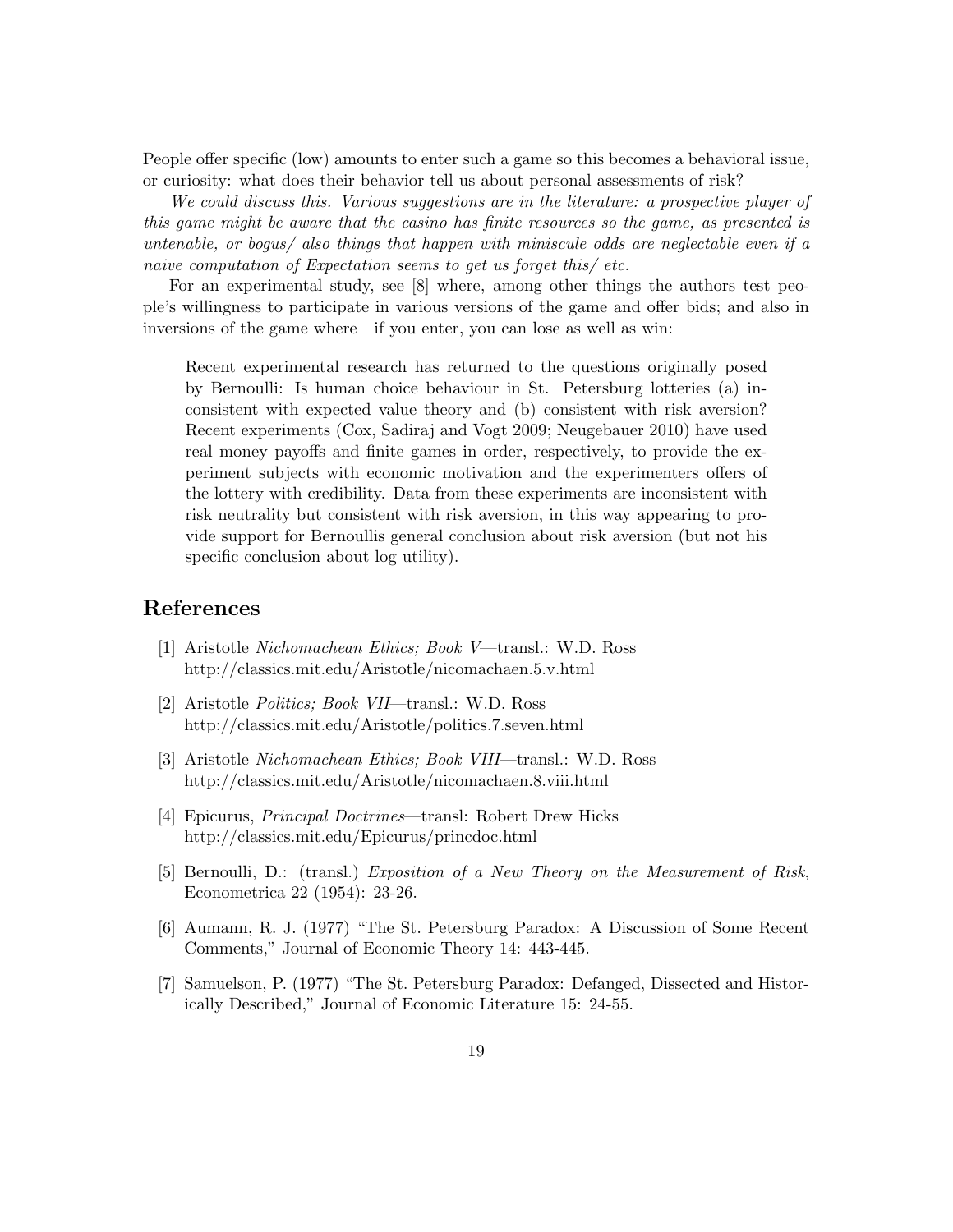[8] James C. Coxa, J.C; Krollb, E.B.: Sadiraja, V.; Vogtb, B.: "The St. Petersburg Paradox despite risk-seeking preferences: An experimental study" http://excen.gsu.edu/fur2012/fullpapers/ekroll.pdf

## Part III Early Utilitarians

That guiding phrase,

The greatest good for the greatest number

is not quite a literary topos such as "all must die," i.e., a phrase on which narratives can be easily built. Nor is it a fragment of wisdom literature such as "Lazy hands make for poverty/but diligent hands bring wealth," as in The Book of Proverbs.

And of course it is just a phrase, and isn't yet precise enough to connect *directly* with von Neumann-Morgenstern's formulation of "games of strategy" (as we have seen in Professor Maskin's presentation), or yet to be much help modeling social exchange economies and dealing with the mixture of many conflicting maximin problems, where every participant is guided by another principle and neither determines all variables which affect his interest, and—on top of this—where it is unspecified how many participants are involved.

Nevertheless, that phrase—standing for Utilitarianism—is a powerful caption for longstanding and ongoing—debate on theoretical (moral) and practical (political) levels, opening various types of questions. We'll discuss seven such themes for discussion:

#### 1. 'Goods' and happiness

E.g., as in our readings in Aristotle and Epicurus, questions about the word 'good' (whether it refers to "external goods, goods of the body, and goods of the soul" as Aristotle trichotomized) expand to the discussions about happiness as a primary goal for humanity, and what that actually means-

Here one of the big issues in conversation begun by Aristotle is: what is the moral hierarchy—if there is such a hierarchy—that relates, i.e., that ranks, different types of happiness (different 'pleasures')? How does such a hierarchy affect our moral calculus?

And what is the relationship between morality, utility, and happiness? David Hume, in [1] makes his view clear:

In all determinations of morality, this circumstance of public utility is ever principally in view." . . . Upon the whole, then, it seems undeniable, THAT nothing can bestow more merit on any human creature than the sentiment of benevolence in an eminent degree; and THAT a PART, at least, of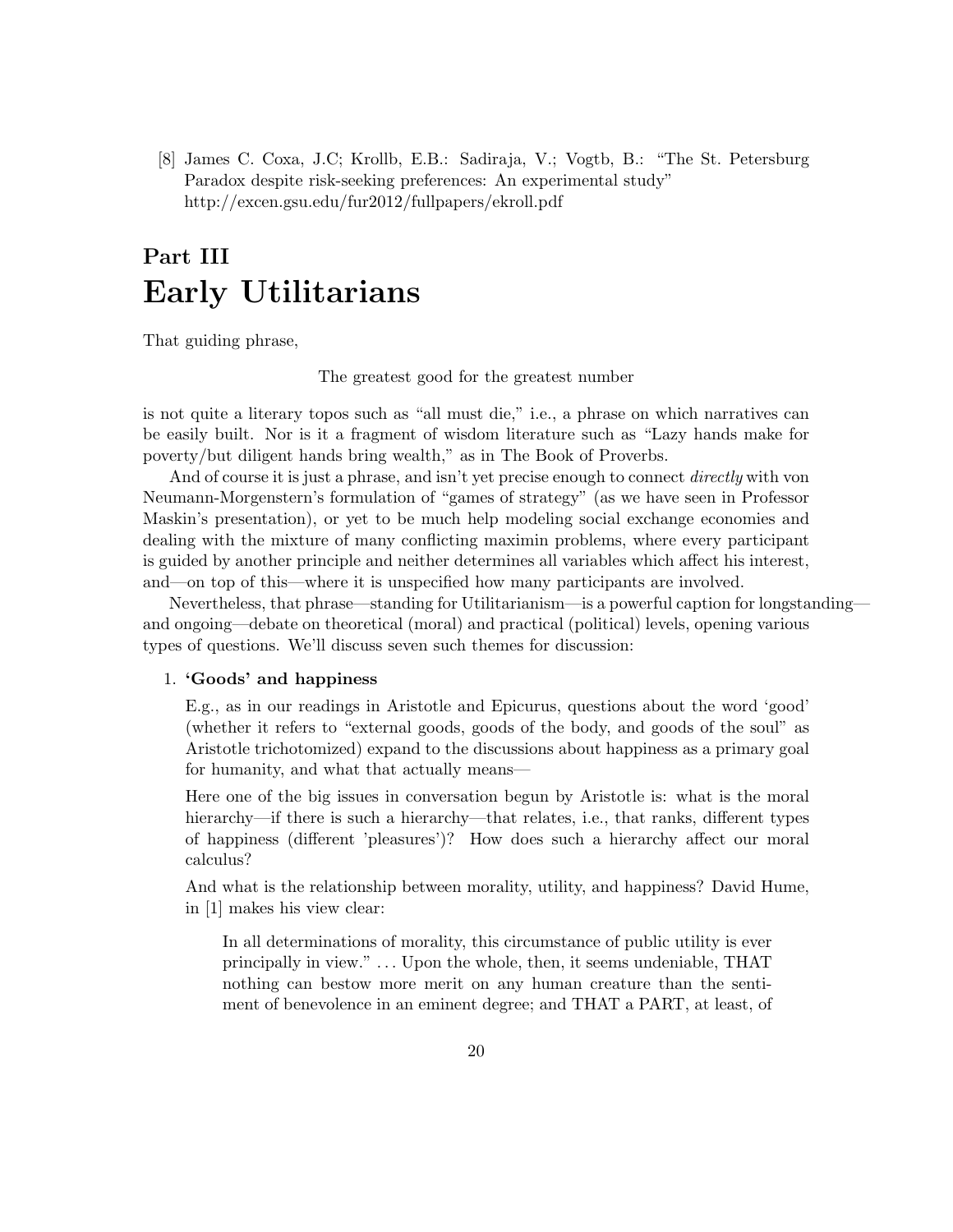its merit arises from its tendency to promote the interests of our species, and bestow happiness on human society. We carry our view into the salutary consequences of such a character and disposition; and whatever has so benign an influence, and forwards so desirable an end, is beheld with complacency and pleasure.

The conversation about goods (as in Aristotle's trichotomy) and hence happiness, addresses one of the major problematic ambiguities in any version of Utilitarianism. Jeremy Bentham seems to make fewer moral distinctions between pleasures than (certainly) Mill and Hume—and, as one would expect, was attacked for seeming to put animal pleasures and the pleasures of virtue in the same discussion. Related to this, J.S. Mill (1863) takes pains (in Chapter 2 of his essay Utilitarianism) to draw a distinction between *happiness* and *contentment*:

Someone with higher faculties

.

- requires more to make him happy,
- is probably capable of more acute suffering, and
- is certainly vulnerable to suffering at more points, than someone of an inferior type;

but in spite of these drawbacks he can't ever really wish to sink into what he feels to be a lower grade of existence. Explain this unwillingness how you please! We may attribute it to

- pride, a name that is given indiscriminately to some of the most and to some of the least admirable feelings of which human beings are capable;
- the love of liberty and personal independence (for the Stoics, that was one of the most effective means for getting people to value the higher pleasures); or
- the love of power, or the love of excitement, both of which really do play a part in it. But the most appropriate label is a sense of dignity. ... anyone who denies that the superior being is, other things being anywhere near equal, happier than the inferior one—is confusing two very different ideas, those of happiness and of contentment.

As for the centrality of happiness in the doctrinal "-ism" of Utilitarianism, here's Mill:

The utilitarian doctrine is that happiness is desirable as an end, and is the only thing that is so; anything else that is desirable is only desirable as means to that end.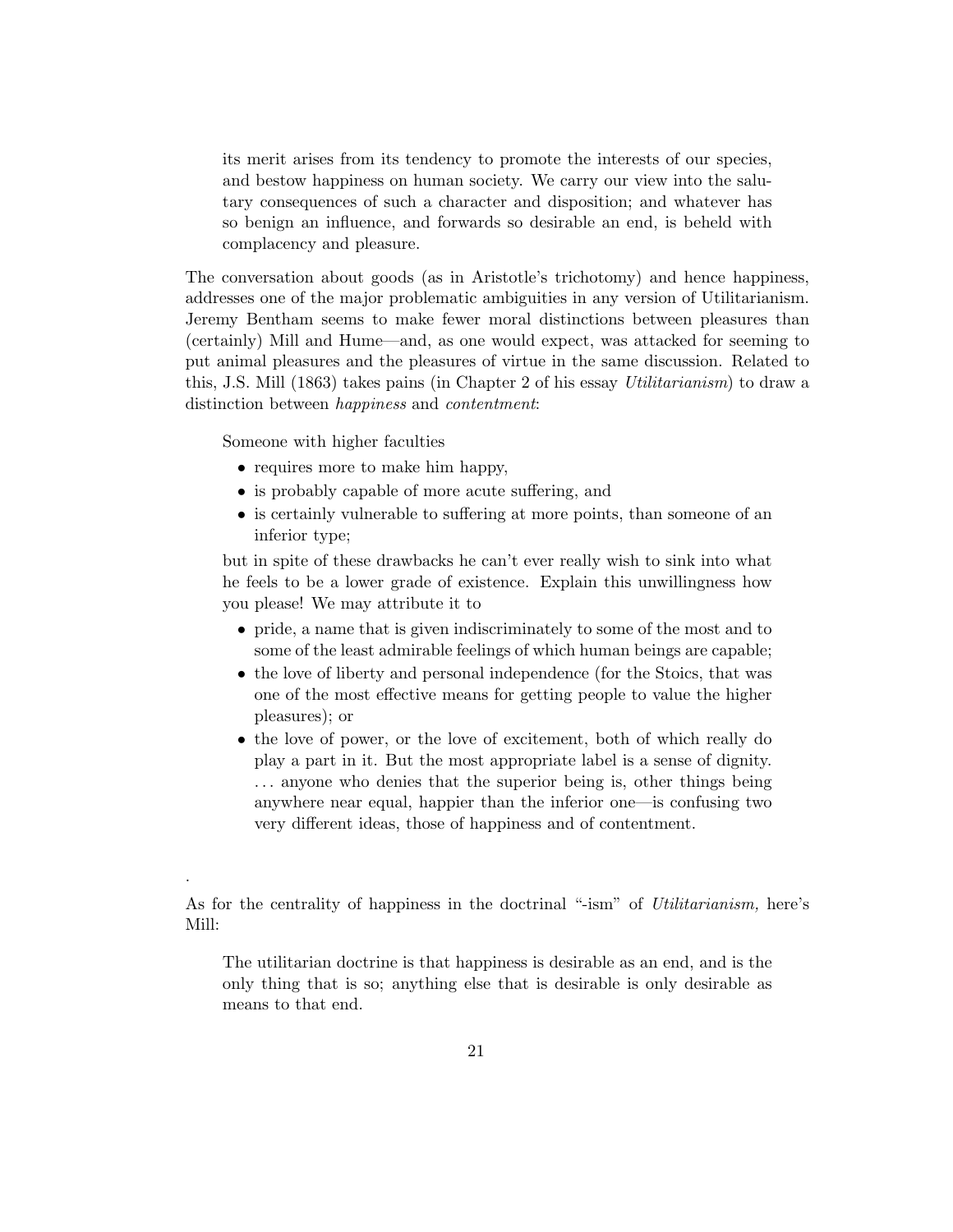#### 2. Utilitarianism as a moral dictum

Should (or can) one take the phrase—The greatest good for the greatest number— as normative guide to personal (e.g.,  $my$ ) moral behavior, as in: I must act to effect the greatest good for the greatest number? And/or, should it be taken (normatively) in a collective way: as a guide to *how the state—or any broad social plan—should so act*?

On the optimistic side—regarding whether this normative principle can be adopted here's Mill:

As the human mind improves, there is a steady increase in the influences that tend to generate in each individual a feeling of unity with all the rest; a feeling which in its perfect state would make him never think of or want any benefit for himself if it didn't also involve benefits for all the rest.

Regarding the unlikeliness of it being universally taken up and adhered to as a personal moral principle, here's Kant [4]:

. . . it is odd how it could have occurred to intelligent men, [merely] because the desire for happiness and hence also the maxim whereby everyone posits this happiness as the determining basis of his will is universal, to therefore pass this [maxim] off as a universal practical law. For although ordinarily a universal law of nature makes everything accordant, here, if one wanted to give to the maxim the universality of a law, precisely the extreme opposite of accordance would result: the gravest conflict, and the utter annihilation of the maxim itself and of its aim. For then the will of all does not have one and the same object, but each person has his [own] object (viz., his own well-being); and although contingently this object may indeed be compatible with the aims of other people as well, who likewise direct them at themselves, it is far from being sufficient for a law, because the exceptions that one is occasionally authorized to make are endless and cannot at all be encompassed determinately in a universal rule.

Empirical determining bases are not suitable for any universal external legislation, but just as little also for an internal one; for each person lays at the basis of inclination his [own] subject, but another person another subject; and in each subject himself now this inclination and now another is superior in influence. Discovering a law that under this condition would govern them all [viz., with accordance on all sides] is absolutely impossible.

. . .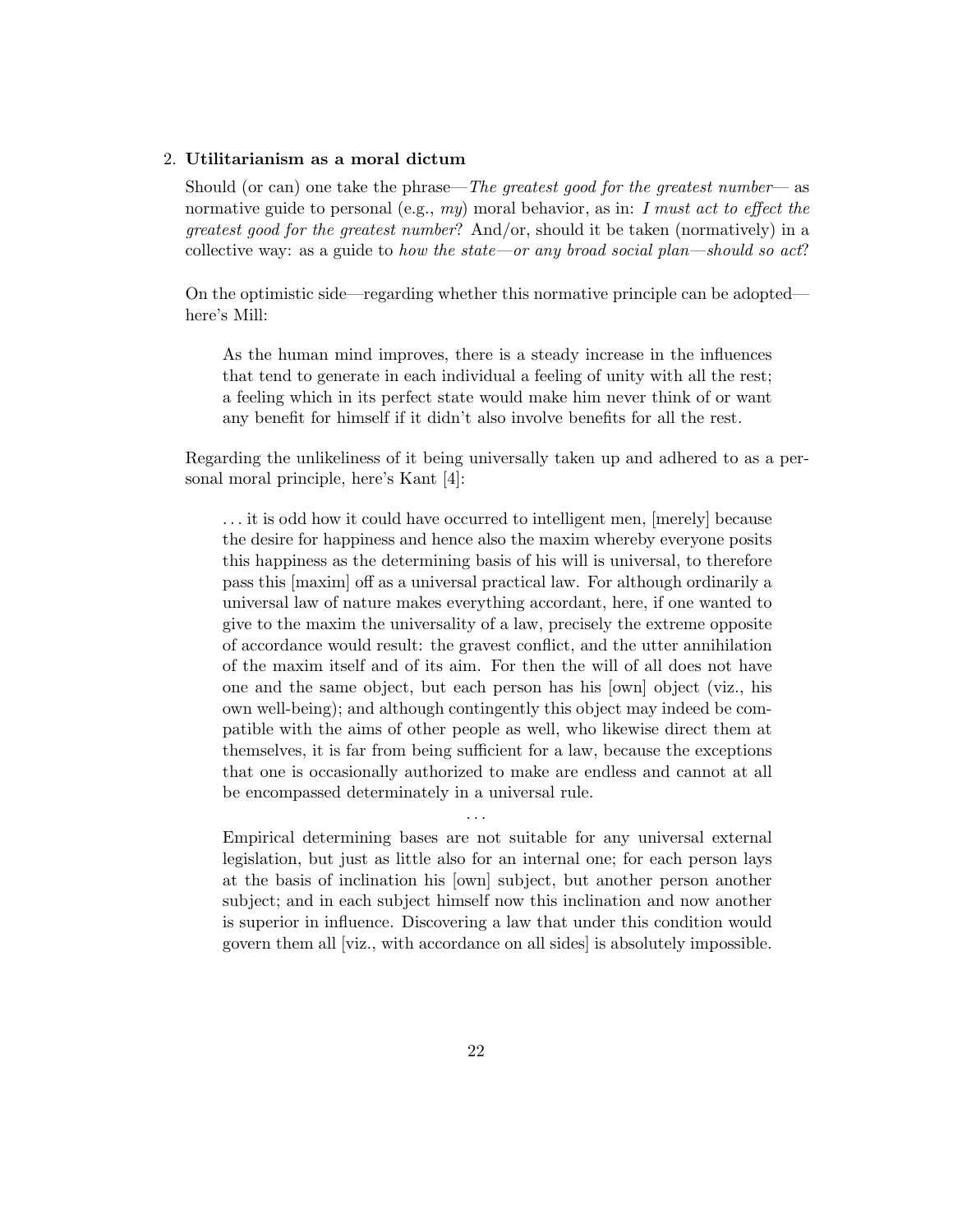#### 3. The issue of selflessness

If it is a personal moral dictate, how much altruism does it demand? I.e.,what if pursuing this moral obligation would cause suffering for me, but establish the greatest good for the greatest number?. . . J.S. Mill (Utilitarianism 1.2):

The utilitarian morality does recognize that human beings can sacrifice their own greatest good for the good of others<sup>9</sup>; it merely refuses to admit that the sacrifice is itself a good. It regards as wasted any sacrifice that doesn't increase, or tend to increase, the sum total of happiness. The only selfrenunciation that it applauds is devotion to the happiness, or to some of the means to happiness, of others. . .

and

Utilitarian moralists believe that actions and dispositions are virtuous only because they promote an end other than virtue; and that it is on this basis that we decide what is virtuous.

#### 4. Intent (and/) or Consequences

Is it a purely consequentialist guide? (I.e., having little or nothing to do with inner intentions: only consequences matter.

Here's J.S. Mill on this issue:

 $\ldots$  doing good acts (i.e., acting in a moral way) is, after all, different from having private motivations that are morally laudable. Utilitarianism dictates nothing about private motivations.

#### 5. Good for whom?

Who are to be counted among the beneficiaries of this 'greatest good?' How do you count them? How do you measure 'greatest good'? How in the world might you effect such a plan without encountering 'unforeseen consequences'? (More pointedly: is there a danger, here, of hubris?)

Regarding the issue of measurement—e.g. representing 'happiness' as quantifiable we have seen the somewhat audacious move of Daniel Bernoulli in that direction, in our reading of his essay Exposition of a New Theory on the Measurement of Risk. The context of that essay could be characterized largely (but not entirely) as "oneperson games," but we might think of it as foreshadowing the possibility of two- and many-person games as in more contemporary thinking.

<sup>&</sup>lt;sup>9</sup>There are, of course, dicta that take such tit-for-tat equations on other levels: for example, Rabbi Israel Salanter a decade earlier had proclaimed (essentially ) that your neighbor's material needs are your spiritual needs.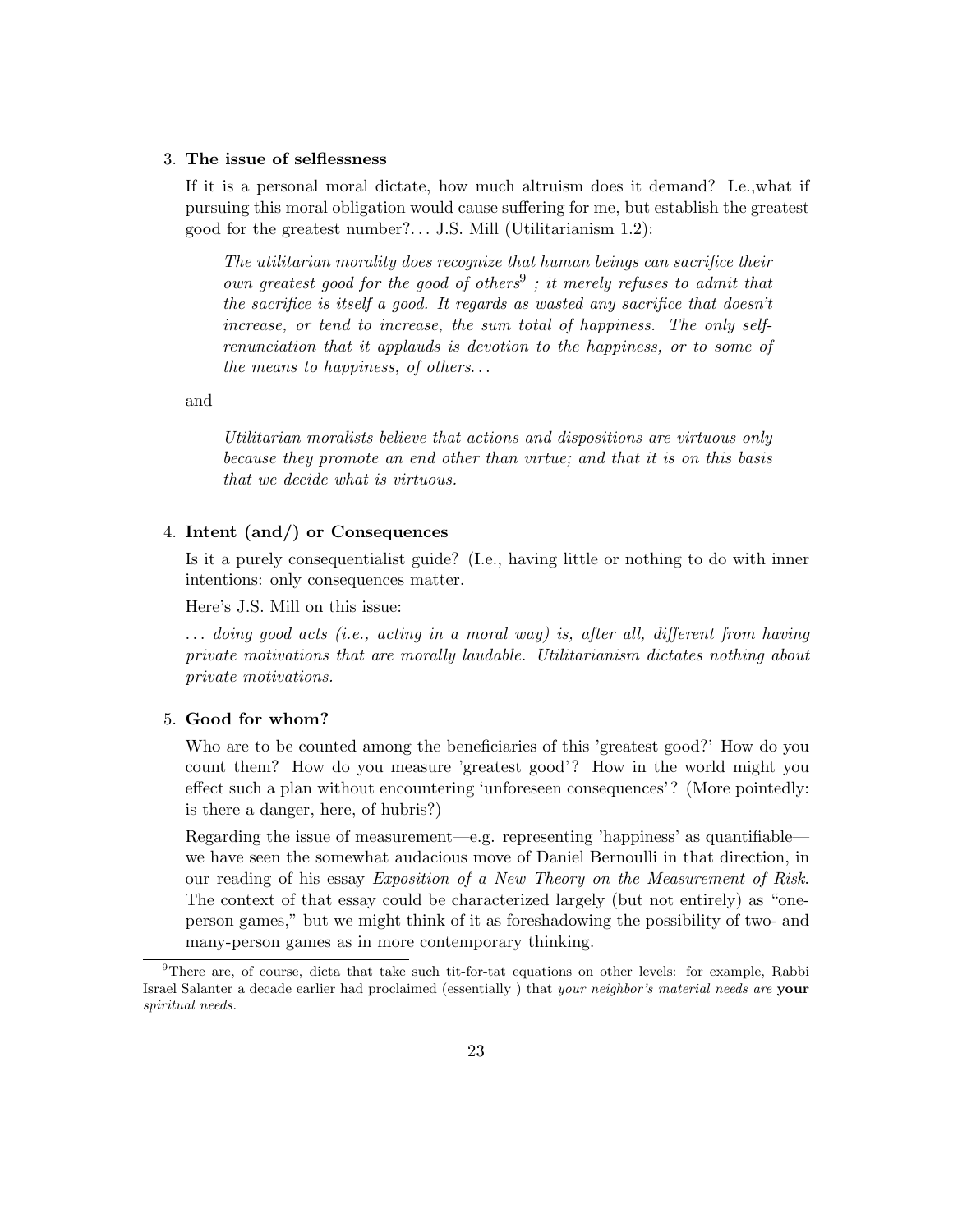All the above questions already vibrate in the earlier (pre-) Utilitarian literature such as Francis Hutcheson's An Inquiry into the Original of Our Ideas of Beauty and Virtue (1726: twelve years earlier than the publication date of the essay of Bernoulli.).

VIII. In comparing the moral Qualitys of Actions, in order to regulate our Election among various Actions propos'd, or to find which of them has the greatest moral Excellency, we are led by our moral Sense of Virtue to judge thus; that in equal Degrees of Happiness, expected to proceed from the Action, the Virtue is in proportion to the Number of Persons to whom the Happiness shall extend; (and here the Dignity, or moral Importance of Persons, may compensate Numbers) and in equal Numbers, the Virtue is as the Quantity of the Happiness, or natural Good; or that the Virtue is in a compound Ratio of the Quantity of Good, and Number of Enjoyers.

I italicized the phrase and here the Dignity, or moral Importance of Persons, may compensate Numbers to compare it with the insistence of Utilitarians such as Mill that—despite the hierarchy of pleasures he delineated—any person counts as equal to any other.

What Hutcheson is asserting here is—in effect—a formula. He would have it that there are three quantities involved: Virtue, Good, and People. (And as for People, he envisions a sort of algebraic sum, weighted by Dignity or Moral Importance.) He also allows these quantities to be negative:

In the same manner, the moral Evil, or Vice, is as the Degree of Misery, and Number of Sufferers; so that, that Action is best, which procures the greatest Happiness for the greatest Numbers; and that, worst, which, in like manner, occasions Misery.

IX. Again, when the Consequences of Actions are of a mix'd Nature, partly Advantageous, and partly Pernicious; that Action is good, whose good Effects preponderate the evil, by being useful to many, and pernicious to few; and that, evil, which is otherwise. Here also the moral Importance of Characters, or Dignity of Persons may compensate Numbers; as may also the Degrees of Happiness or Misery: for to procure an inconsiderable Good to many, but an immense Evil to few, may be Evil; and an immense Good to few, may preponderate a small Evil to many.

and then he addresses the fraught problem of unintended (or less intended) consequences:

But the Consequences which affect the Morality of Actions, are not only the direct and natural Effects of the Actions themselves; but also all those Events which otherwise would not have happend. For many Actions which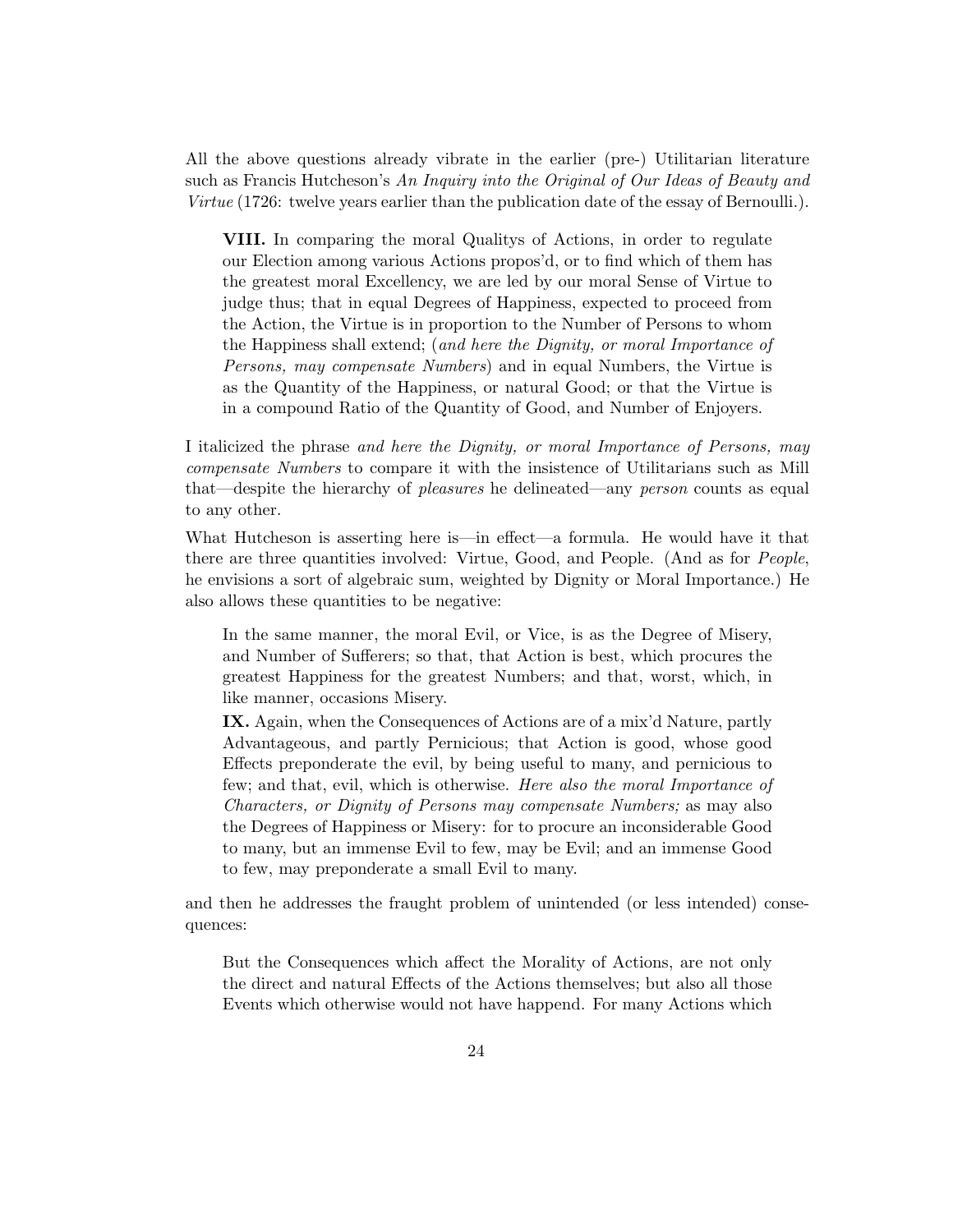have no immediate or natural evil Effects, nay which actually produce good Effects, may be evil; if a man foresees that the evil Consequences, which will probably flow from the Folly of others, upon his doing of such Actions, are so great as to overbalance all the Good produced by those Actions, or all the Evils which would flow from the Omission of them: And in such Cases the Probability is to be computed on both sides. Thus if an Action of mine will probably, through the Mistakes or Corruption of others, be made a Precedent in unlike Cases, to very evil Actions; or when my Action, tho good in it self, will probably provoke Men to very evil Actions, upon some mistaken Notion of their Right; any of these Considerations foreseen by me, may make such an Action of mine evil, whenever the Evils which will probably be occasiond by the Action, are greater than the Evils occasion'd by the Omission.

#### 6. Justice

One further issue raised by any doctrinal assertion of Utilitarianism is the question of how it relates to—how it infringes, perhaps—individual rights. In a word, its relation to justice (hearkening back to Epicurus). Some contemporary critics, Robert Nozick and John Rawls, are wary of utilitarianism, in view of the possible curtailment of personal liberty that might go hand in hand with a utilitarian plan. Nozick  $(cf (6))$ works out a (libertarian) defense of something like a 'minimal state.' This may not be exactly the 'Nightwatchman state,' which restricts its activities to bodily protection of its citizens and the enforcement of contracts, but it is close to that. In such a state, looking out for the 'happiness' of its citizens is not one of its primary goals—although, he allows—it might be a consequence. Rather, Nozick wishes to have states whose primary goals are the ('maximalization of the') nonviolation of individual's rights. He toys with the phrase 'utilitarian of rights.' Rawls's objection to utilitarianism also has to do with its relationship to individual rights. He writes (see (xi) of  $[7]$ ):

. . . I do not believe that utilitarianism can provide a satisfactory account of the basic rights and liberties of citizens as free and equal persons, a requirement of absolutely first importance for an account of democratic institutions.

It seems that one can also see traces of concerns regarding justice already in the writings of Francis Hutcheson, the early utilitarian that we have been considering:

And this is the Reason that many Laws prohibit Actions in general, even when some particular Instances of those Actions would be very useful; because an universal Allowance of them, considering the Mistakes Men would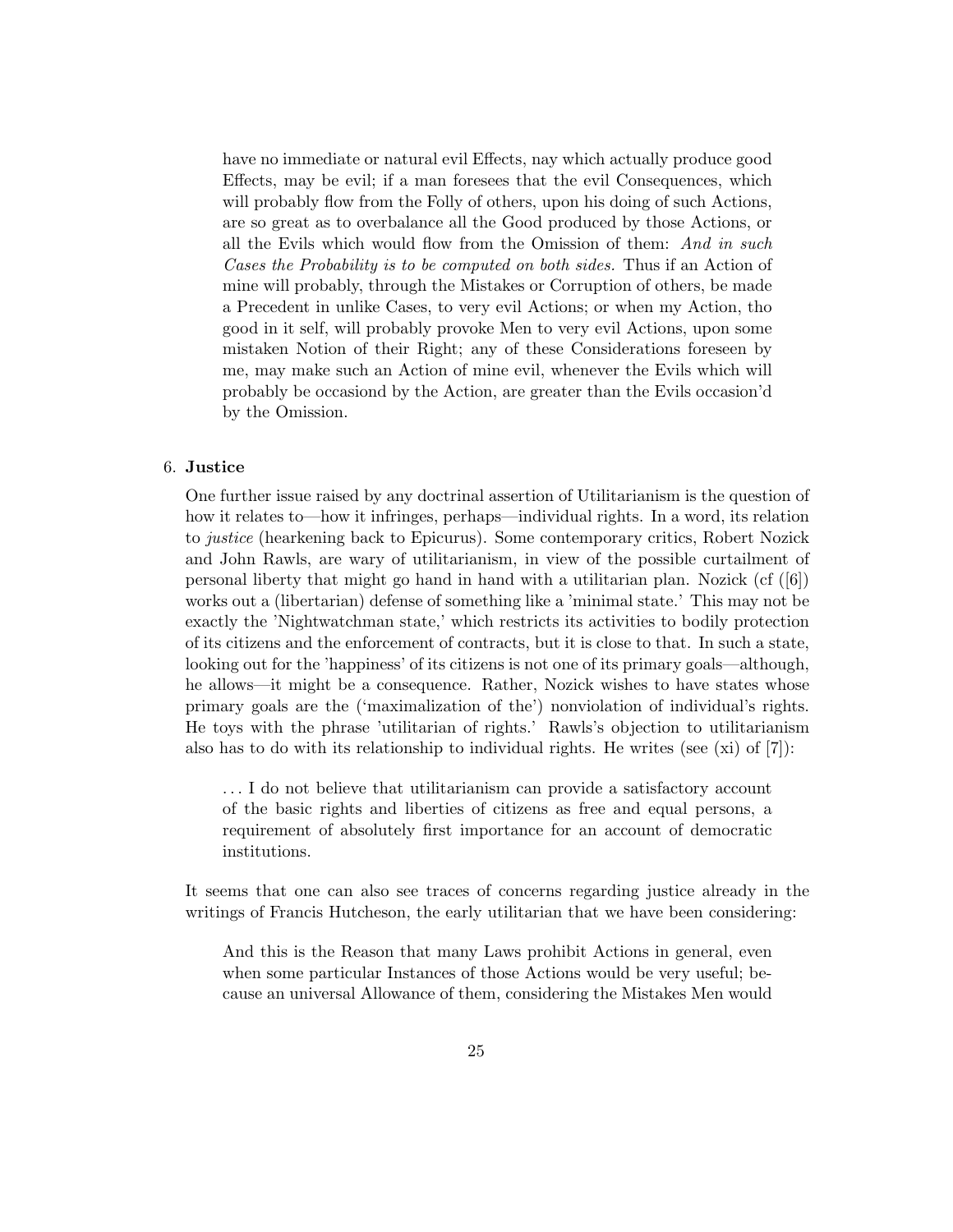probably fall into, would be more pernicious than an universal Prohibition; nor could there be any more special Boundarys fix'd between the right and wrong Cases. In such Cases, it is the Duty of Persons to comply with the generally useful Constitution; or if in some very important Instances, the Violation of the Law would be of less evil Consequence than Obedience to it, they must patiently resolve to undergo those Penalties, which the State has, for valuable Ends to the Whole, appointed: and this Disobedience will have nothing criminal in it.

#### 7. Rational Foundations

One other issue—especially focused on in Mill's essay—is the question of whether one could formulate in some 'mathematical, or science-like, format rigorous foundations that might be put forward as rational grounds for believing the Utilitarian project.

It isn't unusual to offer a mathematical framework for ethics. Spinoza, for example, tries to give such a format to his discussion in Ethics—with his Definitions, Axioms, Propositions, Corollaries, Lemmas and Postulates—as does Kant in the Critique of Practical Reason—with his Theorems.

Here's how Mill begins his essay *Utilitarianism*—to my mind conceding how difficult it might be to set proper foundations (for Utilitarianism, as well as many other things!).

It is true that similar confusion and uncertainty, and in some cases similar disagreements, exist concerning the basic principles of all the sciences even including the one that is thought to be the most certain of them, namely mathematics—without doing much harm, and usually without doing any harm, to the trustworthiness of the conclusions of those sciences. This seems odd, but it can be explained: the detailed doctrines of a science usually are not deduced from what are called its first principles and don't need those principles to make them evident. If this weren't so, there would be no science more precarious, and none whose conclusions were more weakly based, than algebra. This doesn't get any of its certainty from what are commonly taught to learners as its elements or first principles, because these, as laid down by some of its most eminent teachers, are as full of fictions as English law and as full of mysteries as theology. The truths that are ultimately accepted as the first principles of a science are really the last results of metaphysical analysis of the basic notions that are involve in the science in question. Their relation to the science is not that of foundations to a building but of roots to a tree, which can do their job equally well if they are never dug down to and exposed to light. But though in science the particular truths precede the general theory, the reverse of that might be expected with a practical art such as morals or legislation.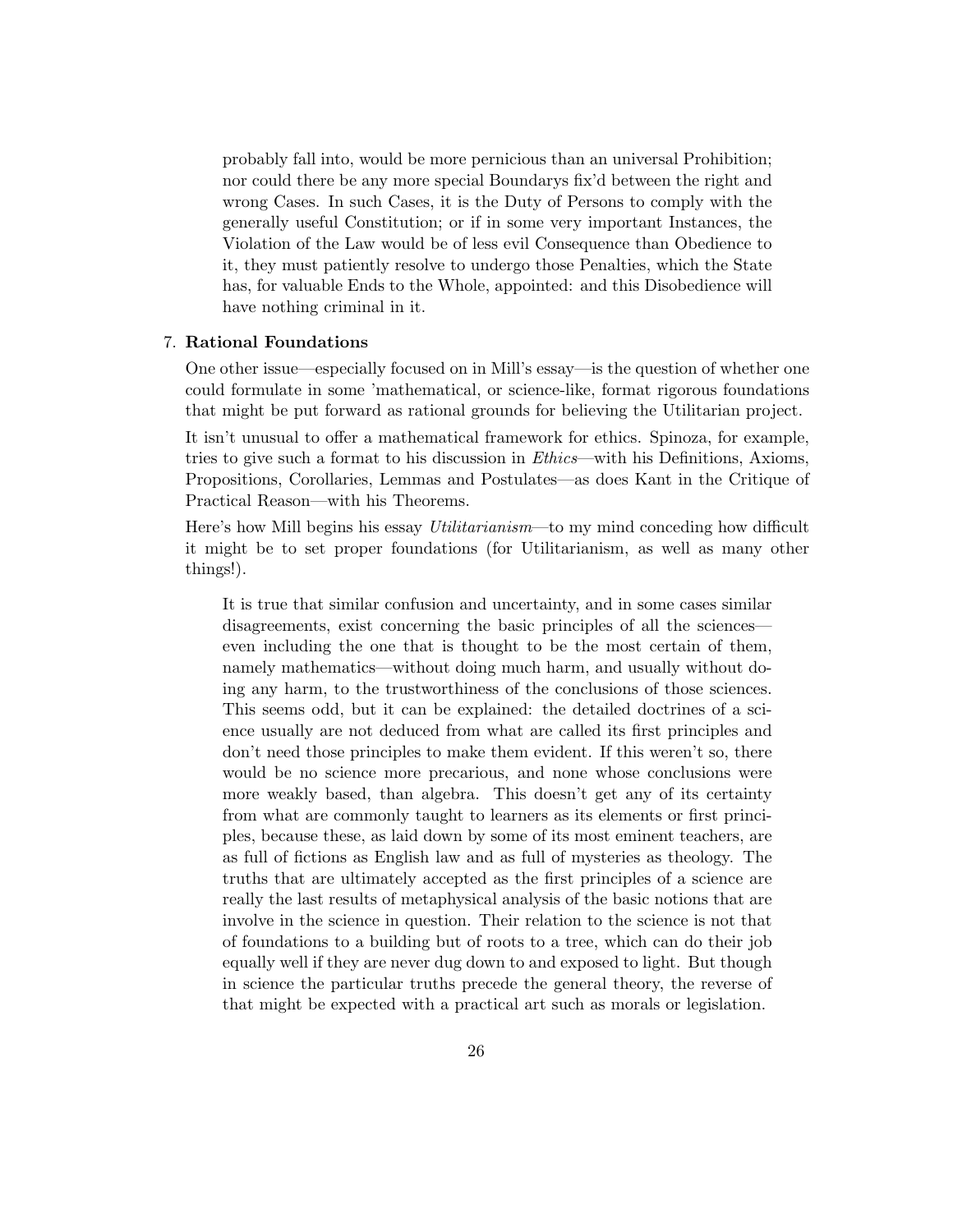## References

- [1] Paragraphs 1-15, and 42-47 in Section 5 (Why Utility pleases) in David Hume's Enquiry Concerning the Principals of Morals http://www.davidhume.org/texts/epm.html#M5dot1
- [2] Mill, J. S.: Utilitarianism Especially Chapter 4 (pp. 24-28) http://www.earlymoderntexts.com/assets/pdfs/mill1863.pdf
- [3] (Bentham and Mill) Sections 2.1 and 2.2 of [14], the entry Utilitarianism in the Stanford Encyclopedia of Philosophy https://plato.stanford.edu/entries/utilitarianism-history/
- [4] Kant, I.: Critique of Practical Reason—transl.: W.S. Pluhar Section 4 (pp.40-42) and Sections 8 (pp.48-53) http://www.morelightinmasonry.com/wp-content/uploads/2014/06/Kant-Critiqueof-Practical-Reason-Cambridge.pdf
- [5] Adam Smith Wealth of Nations Paragraphs IV.24, IV.2.9-2.12 http://www.econlib.org/library/Smith/smWN13.html
- [6] Nozick, R.: Anarchy, State, and Utopia (pp. 28-30) http://www.lib.cmb.ac.lk/wp-content/uploads/2014/01/0001\_anarchy\_ state\_and\_utopia.pdf
- [7] Rawls, J.: Theory of Justice http://www.univpgri-palembang.ac.id/perpus-fkip/Perpustakaan/American% 20Phylosophy/John%20Rawls%20-%20A%20Theory%20of%20Justice~%20Revised% 20Edition.pdf

## Part IV On axomatizing 'fairness."

#### The limits of axioms.

What do axioms for social choice help us understand? 'Standards' in the repertoire, i.e., the axioms of

- Anonymity,
- Independence of irrelevant alternatives,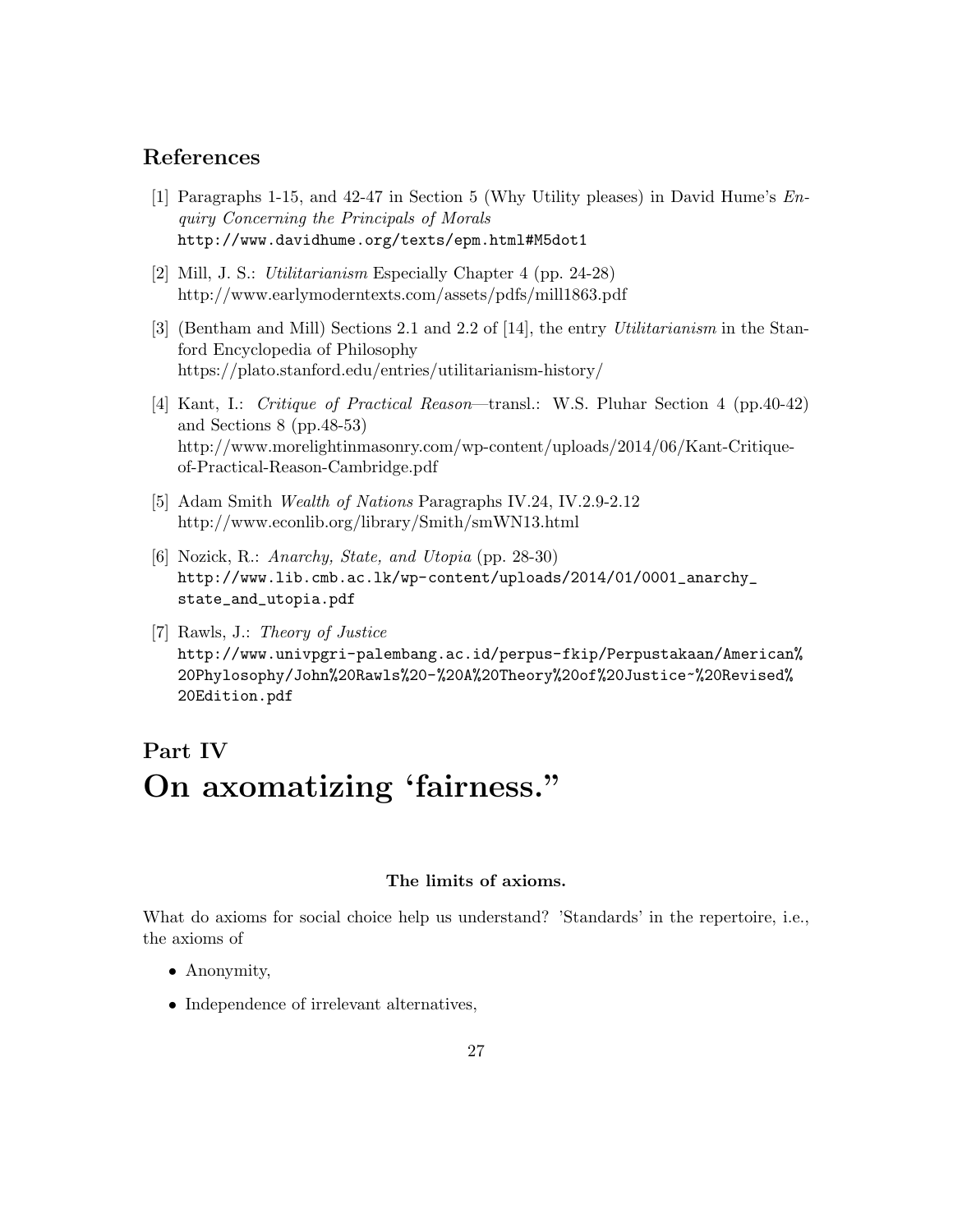- (Various versions of) the Pareto Principle
- Independence of Indifferent Individuals,
- Equity, and
- Non-dictatorship

are marks, pointing to ways of measuring 'fairness' of any Social Welfare Function that satisfies these axioms<sup>10</sup>. The discussion that arises from consideration of such axioms might be a helpful preliminary to any general discussion regarding fairness—and perhaps also justice. All this being perfectly good setting-up exercises for discussions more broadly, regarding consequentialist issues in morality in a social context, and perhaps even intentionalist issues in personal ethics.

One might imagine replacing the word  $axioms<sup>11</sup>$  by desiderata since they are usually formulated not as the armature of a formal system —such as in Euclid's Elements—to be the 'prime movers' building up a system, but rather as a wish-list of features that any recipe for making fair social choices should enjoy. The great virtue of these axioms (or desiderata) is that they force us to focus. Focus on what? On the notion of fairness of any social compromise. This, I suppose, will never be a finished exercise. In contrast, any traditional axiomatic system is quintessentially a 'closed system,' necessarily then 'artificial.' It sets out, a priori, what we propose to be relevant. But the axiomatic set-up (for any discussion about utility) provides an incisive, undeniably useful, cartoon, which expresses each of us 'individuals' (in our economic or, more broadly, social interactions) not as subjects with a constellation of possible (very subjective) behavioral preferences<sup>12</sup> that can distort what we might call our naively 'rational' utility functions; but rather as totally described by our utility functions; i.e., with an a priori describable mode of formulating preferences.

Surely we, as subjects—not as rational agents—are acutely 'menu-dependent/ 'socialsituation-dependent'/ and also we often prefer a richness of choice (sometimes with no particular motivation for one choice rather than another: just variety for variety's sake). So the distinction between what we actually 'prefer'—at a given moment in a given context and what it might naively be predicted that we would rationally choose (and in what vocabulary we express our choice) is the clash between us as subjects versus us as axiomdescribable agents. The axioms then are ways of signaling what is cleanly capturable, and quantifiable—the uncapturable rest comprisies the pure essence of our subjecthood. Thus

<sup>&</sup>lt;sup>10</sup>I left out of this list the axiom of *Co-cardinality* in that I don't see this as *promoting* fairness per se, but rather as offering a helpful structure—in a fair way. BUT, since addition commutes with linear affine transformations, Cocardinality strongly favors utilitarianism!

 $11$ These are called *Conditions* in Kenneth Arrow's *Social Choice and Individual Values.* 

 $12$ —preferences that we are sometimes only vaguely conscious of having—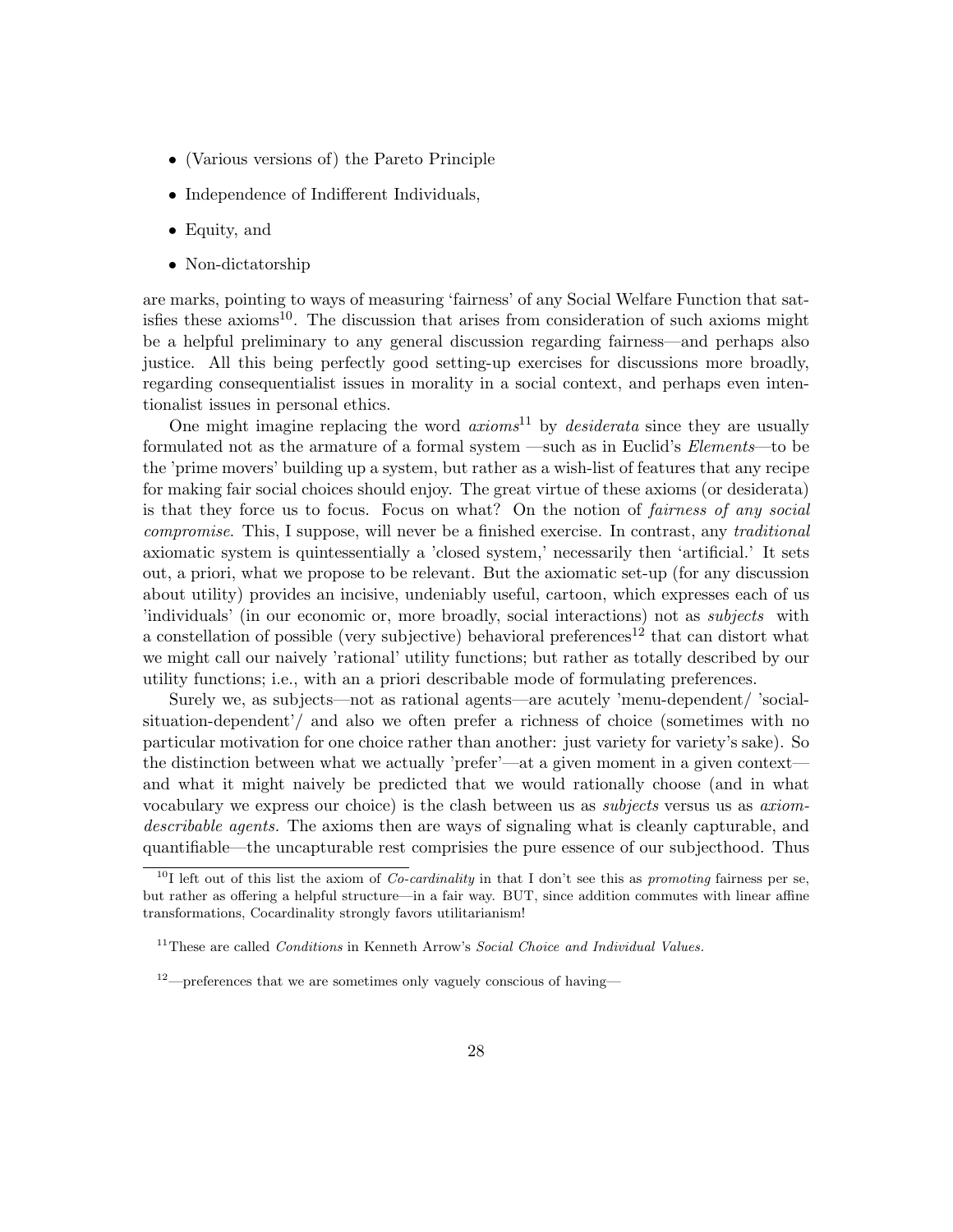this exercise—formulating an axiomatic approach—, in passing, gives us an apophatic view of "us" as pure subjects. At the very least, it reminds us that—as subjects—we are, in the end, uncapturable by any axioms.

And once one allows our interestingly named "Social Welfare Functions" to take into account moral (or immoral) motives for individuals making their choices<sup>13</sup>, the game changes even more.

#### Some vocabulary—and a review of things discussed in our seminar

- Let X be a set of alternatives that people might want to rank.
- Let  $\mathcal{R} = \mathcal{R}_X$  denote the set of all possible orderings (or rankings) of the objects in X (allowing for indifference).
- Let  $N$  be a set of individuals.
- If  $A, B$  are sets then let  $F(A, B)$  denote the set of all functions from A to B.
- So  $F(N, \mathcal{R})$  is the set of all possible rankings of the objects in X these N individuals might have.

A Social Welfare Function  $S$  is a recipe designed for

- a fixed community  $N$  of individuals and
- a roster of alternatives  $X$  and
- a format  $\mathcal{P}(N;X)$  that describes all possible preferences that an individual in N can have regarding the roster  $X$ .

An 'SWF' S offers a 'Social' ranking for any possible collection of individual preferences. So, we may think of  $S$  as a mapping:

$$
S: \mathcal{P}(N;X) \to \mathcal{R}_X.
$$

Our task, then, is to understand the level of fairness of such recipes S. Before being able to do this, we must stipulate precisely what this set "of all possible preferences,"  $\mathcal{P}(N;X)$ , should actually consist of.

 $13$ as in Part VI (Limitations of Welfarism even with rich utility information)—in Professor Sen's Personal Utilities and Public Judgement: Or what's wrong with Welfare Economics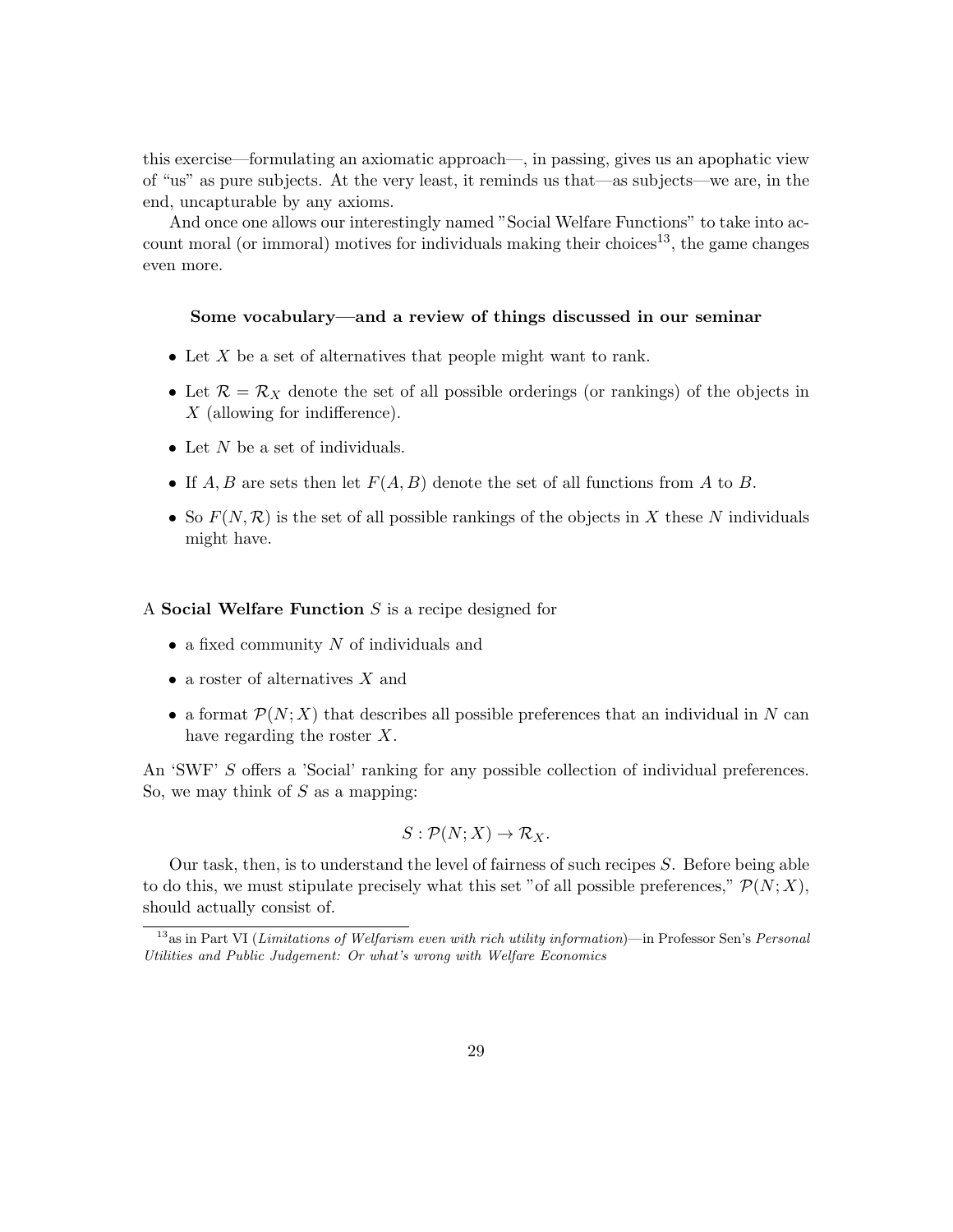As Arrow showed, it is quixotic to hope that if we take  $\mathcal{P}(N;X)$  to be merely  $F(N,\mathcal{R}_X)$  the set of all possible individual rankings of the alternatives in  $X$ —that any such Social Welfare Function,

$$
S: F(N, \mathcal{R}_X) \rightarrow \mathcal{R}_X,
$$

i.e., any mapping that, for every collection of individual rankings  $\alpha \in F(N, \mathcal{R}_X)$ , gives a single (social) ranking  $S(\alpha) \in \mathcal{R}_X$ , can reflect, totally satisfactorily and fairly, the communal judgment of the individuals in N.

Call a Social Welfare Function  $S$  a Pure **Social Welfare Function** if it only 'sees' the individual rankings, but no subtle personal assessment such as *utility functions*.

Since it seems to be impossible to provide Pure SWFs that are 'fair,' the next step is to refine these individual rankings  $\alpha \in F(N, \mathcal{R})$  and associate to each individual in N more information reflecting his or her preference<sup>14</sup> —i.e., more information than just a ranking of the elements of X. E.g., for elements  $a, b \in X$  beyond the mere knowledge that the individual "i' ranks a as more preferable than b we might consider some further information about the nature, or perhaps intensity, of this ranking. It is traditional to refine  $\alpha$  (the mere ranking) replacing it by a real-valued function  $u(x)$  for  $x \in X$  where the ranking is given by the order relation on X as determined by the values of  $u(x)$ . This is in hopes that the actual values of  $u(x)$  give us more precise information.

The Cocardinality Axiom, however, would say that if we translate and/or rescale the collection of utility functions  $\{u_i(x) \text{ for } i \in N\}$  (i.e., by applying a *common* affine linear transformation<sup>15</sup>  $u'_i(x) = cu_i(x) + d$  where  $c > 0$ ) the social ranking of that new (translated and/or rescaled) conglomerate of utility functions,  $\{u'_i(x)$  for  $i \in N\}$  doesn't change. Structurally, it is saying that we may as well think of the domain of values of utility functions not (so much) real numbers, but rather elements in a directed straight (Euclidean) line  $L$ , without a chosen origin or unit. (And if you ever want, you can just arbitrarily give it an origin and unit, at which point you get back to—in effect—the real number line.

We find ourselves, then, dealing with a mapping  $N \to F(X, L)$  that associates to each individual  $i \in N$  his or her utility function  $u_i(X)$  from which one can 'read off' the ranking  $\alpha_i \in \mathcal{R}$  that the individual i makes.

So we may hope to fashion a SWF making use of this extra personal information (i.e., utility functions: the mapping  $N \to F(X, L)$ , the fairness of which would be visible by its conforming to a list of axioms as in Professor Maskin's essay A Theorem on Utilitarianism.

One thing to notice in the axioms of Aspremont and Gevers (that Professor Maskin uses; excluding 'Equity') is that there is no axiomatic request that one consider interpersonal

<sup>&</sup>lt;sup>14</sup>Whether these preferences are normative (in the sense that they describe what rational agents would choose) or are descriptive is an issue taken up extensively in the work of Kahneman and Tversky (cf. Kahneman's Nobel Prize speech Maps of Bounded Rationality: Psychology for Behavioral Economics delivered on December 8, 2002).

<sup>&</sup>lt;sup>15</sup>An **affine linear transformation** is a mapping from the real number line to itself of the form  $Y \mapsto$  $cY + d$ ; the constant c we can call the scaling constant and d the translation constant. We will only be interested in such functions where  $c > 0$ .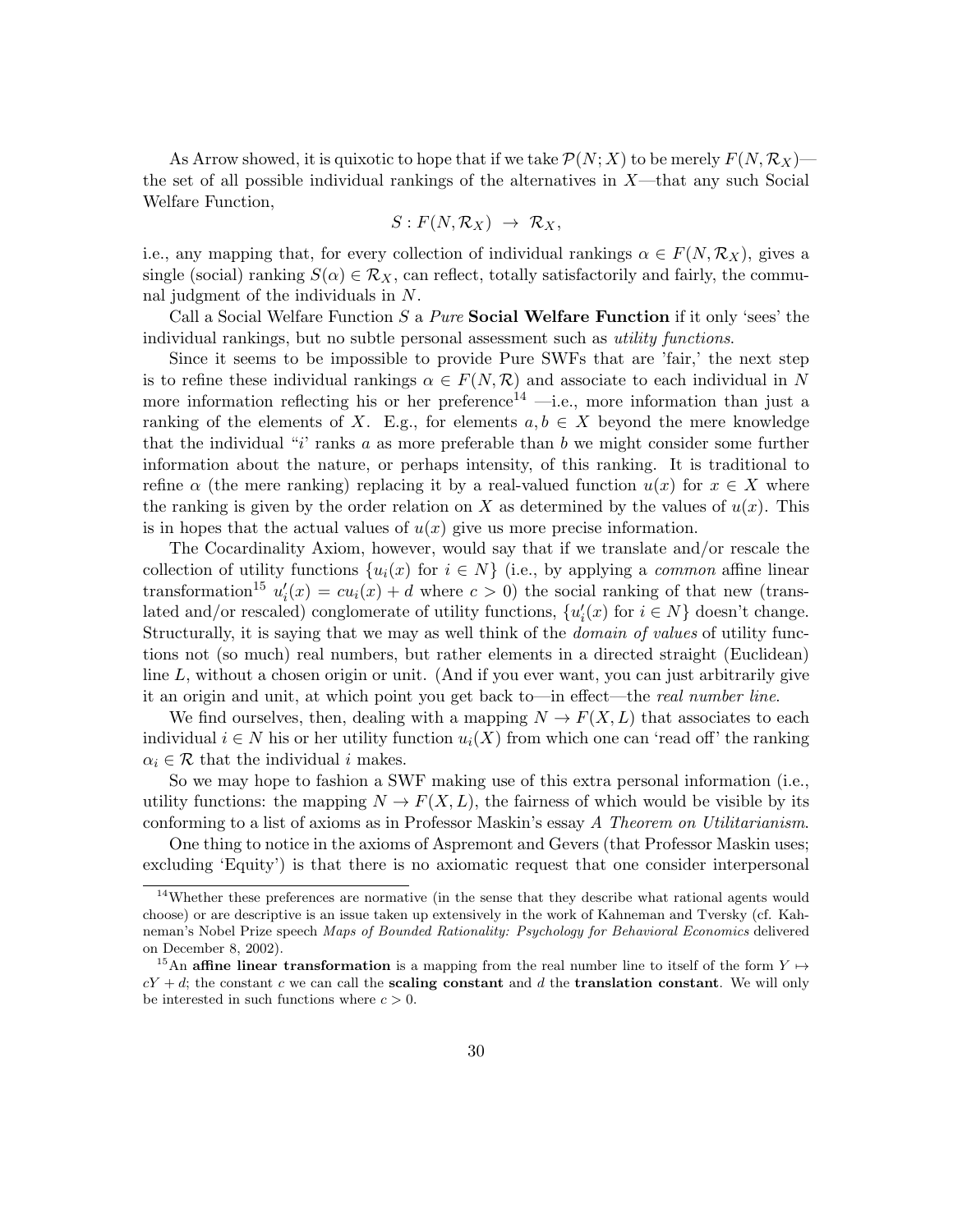comparison of the utility functions of two individuals in a *given* mapping  $N \to F(X, L)$ ; e.g., the axioms never ask you to consider whether  $u_i(x)$  is greater than  $u_i(x)$ . Let's call such an axiom system (that never asks you to 'combine' values of utility functions for different individuals) utility discreet<sup>16</sup>.

To be sure, any nondiscreet combination of the actual numerical values of different utility functions must depend on some understood yoking of the units in which the various individual's utility functions are formulated: you can't arbitrarily multiply  $u_i(x)$  by 2, leaving  $u_i(x)$  as it was for all  $j \neq i$ . After all, if the individual utility functions are for example—offered by the individuals themselves, the more flamboyant expressions of enthusiastic rankings would rule. Some interpersonal calibration of the different individual utility functions is clearly necessary if one is thinking of actually numerically combining them in some way—e.g., as in the utilitarian format—to obtain a social conclusion. Here, for example, is (to my mind) a natural recipe for rescaling (which has its virtues and drawbacks, but is a simple rule that attempts to equalize the effect of each individual's preference in determining the social conclusion):

1. Assume given a collection of individual utility functions

$$
\{u_i(x) \in F(X, \mathbf{R}) \mid i \in N\},\
$$

i.e., a utility function  $u_i(x)$  for each individual  $i \in N$ . We ignore the utility functions  $u_i(t)$  that are constant—i.e., corresponding to individuals who are indifferent, in terms of there preference for any of the alternatives. We rescale each of the nonconstant functions  $u_i(x)$  separately by an affine linear transformation<sup>17</sup>

$$
u_i(x) \quad \mapsto \quad u'_i(x) := c_i u_i(x) + d_i,
$$

where

- 2. the scaling constant  $c_i > 0$  is chosen so that the **variance** of the values of  $u'_i(x)$  about its mean is equal to 1, and
- 3. the translation constant  $b_i$  is chosen so that the mean is 0.

This recipe for recalibration has, at least,—in its favor—the virtue that the affine linear recalibrating transformations are uniquely characterized by properties (2) and (3) above.

<sup>&</sup>lt;sup>16</sup>this, of course, is different from the mathematical term *discrete*.

 $17$ Any such recalibration preserves, of course, the pure ranking and preserves the *proportions* in preferences as recorded in the numerical values of these individual utility functions.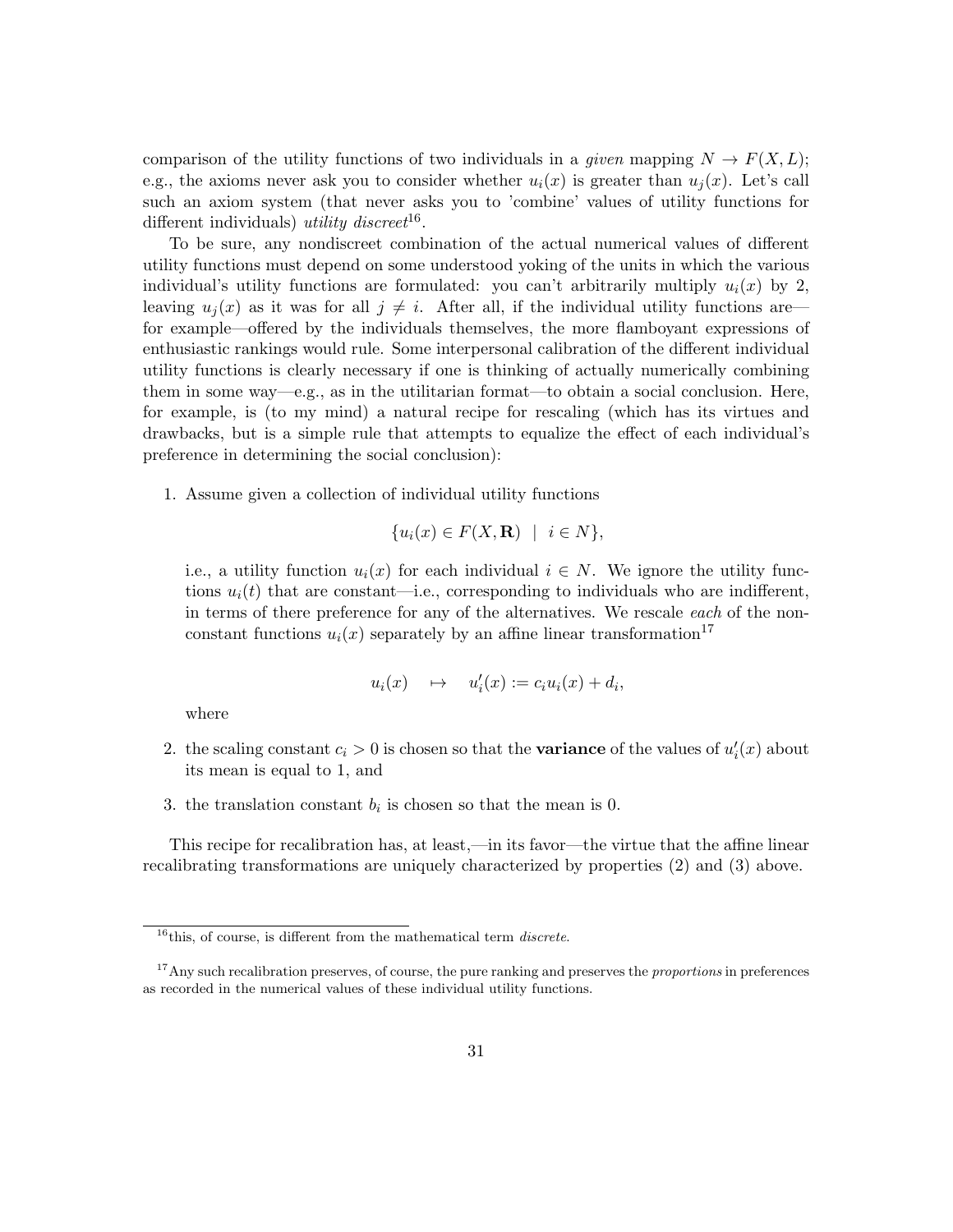#### Non-discreet Social Welfare Functions

The social welfare recipe that most prominently 'interpersonally combines' utility functions is *utilitarianism* which directly produces a *social* utility function from the conglomerate of individual utility functions  $\{u_i(x)\}_{i\in N}$ :

$$
U(x) := \frac{1}{|N|} \sum_{i \in N} u_i(x).
$$
 (5)

In fact consider any function  $F(t_1, t_2, \ldots, t_{|N|})$  that

- is sufficiently smooth<sup>18</sup>,
- satisfies co-cardinality in the sense that it commutes with any common rescaling of the  $|N|$ -variables by an affine linear transformation, and
- satisfies anonymity in the sense that it is symmetric in the  $|N|$  variables.

Then a nonconstant function  $F(t_1, t_2, \ldots, t_{|N|})$  is, after scaling by an appropriate affine linear transformation, equal to the summation function:

$$
F(t_1, t_2, \dots, t_{|N|}) = \frac{1}{|N|} \sum_{i=1}^{|N|} t_i.
$$
 (6)

So, any (nonconstant) SWF that satisfies three axioms corresponding to the bullets above is Utilitarianism<sup>19</sup>.

$$
U'(x) := \left(\prod_{i \in N} u_i(x)\right)^{\frac{1}{|N|}}.\tag{7}
$$

Here's a simple example:

Let N consist of two individuals  $(1)$  and  $(2)$ ) and let X consist of two alternatives (a and b). Suppose the utility functions  $u_1(x), u_2(x)$  are as follows:

$$
u_1(a) = 5; u_1(b) = 2
$$
  $u_2(a) = 4; u_2(b) = 8.$ 

Then following Equation (1) the 'social ranking' has b beat a, while following Equation (3), a beats b. To sum up: 'calibrating' these different utility functions by affine linear transformations is the thing to do if you want to make a utilitarian option viable.

<sup>&</sup>lt;sup>18</sup>E.g., is  $C^{\infty}$  in the |N|-variables

<sup>&</sup>lt;sup>19</sup>Turning the tables it is amusing to note that no sufficiently smooth transformation  $L \rightarrow L$  other than affine linear transformations commutes, in the above sense, with the summation function. Changes in the "utilitarian" social ranking certainly may occur if you rescale utility functions, for example, by applying non-affine linear transformations—e.g., if you change by a logarithm  $(u_i'(x) := \log u_i(x)$  for  $i \in N$ ) thereby replacing addition with multiplication, making the new utilitarian social function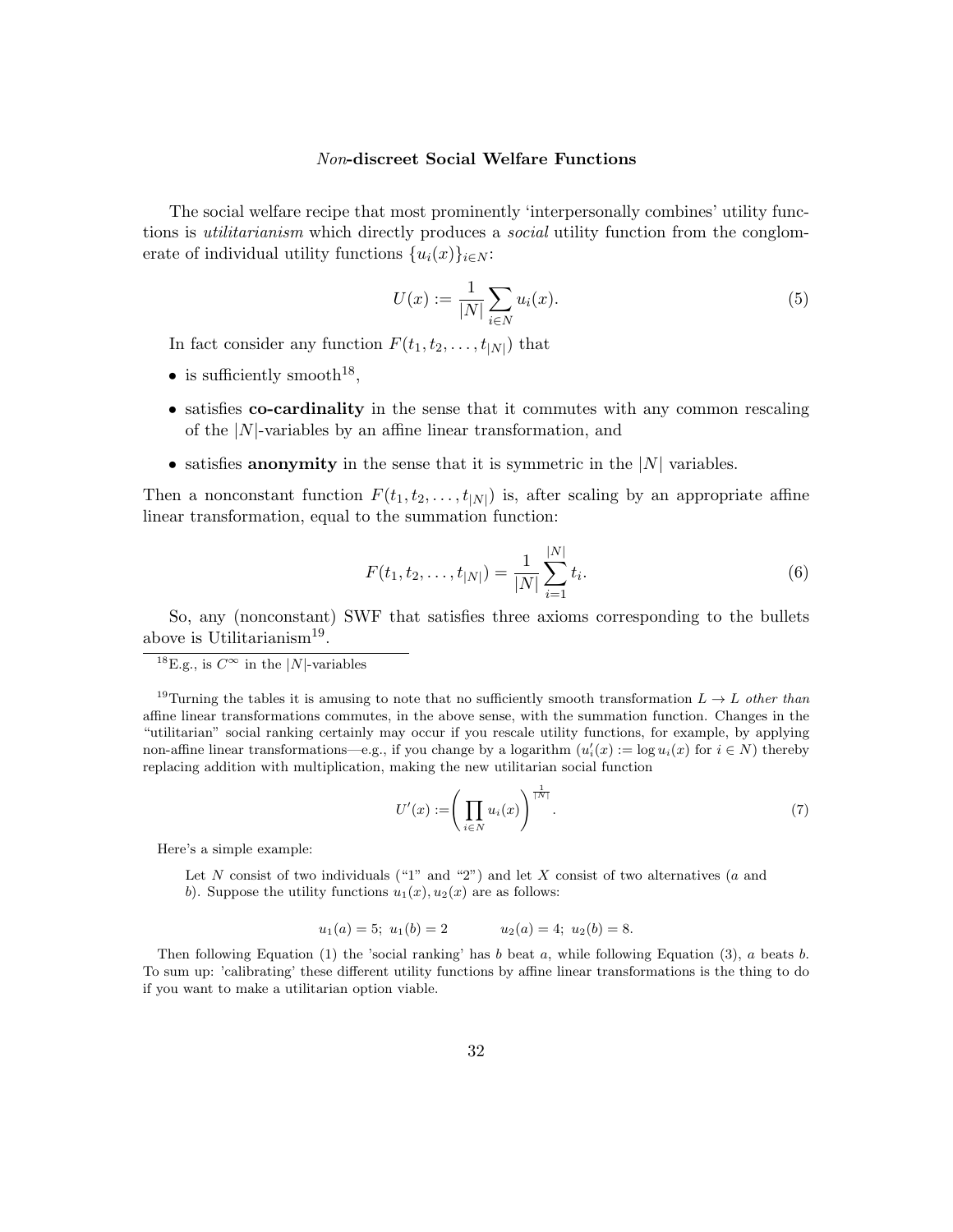#### Each axiom is an invitation to a discussion

Regarding 'rational models' as exemplified by the axioms we are considering, Daniel Kahneman has written:

. . . psychological theories of intuitive thinking cannot match the elegance and precision of formal normative models of belief and choice, but this is just another way of saying that rational models are psychologically unrealistic. Furthermore, the alternative to simple and precise models is not chaos. Psychology offers integrative concepts and mid-level generalizations, which gain credibility from their ability to explain ostensibly different phenomena in diverse domains.

Every one of the axioms can be taken as an 'opening move' for a discussion. The named paradoxes (Ellsberg, Allais, St. Petersburg) are products of such. But all of the axioms deserve—if not paradoxes related to them, at least—'para-doctrines' to elaborate on our comprehension of how they may need tempering in the hurly-burly of actual social contexts.

Take *anonymity*, which raises the question: what constitutes an *individual*? For example, if one weighs the pros and cons of some town project, one might want to take into account the advantages and disadvantages at stake for each of the citizens of the town, but also for the schools (as personified, say, by the school board), for the fire department, for the combined commercial interests in the town's shopping mall—each being considered an 'interested party,' an agent, and each with different, perhaps quite incommensurate needs and desires. Surely one wants some structure—other than crude blind anonymity—that weights the utility assessment of each of these agents, when one deliberates on the social choice to be enacted.

Given this sort of situation, the question then arises: who, exactly, is to do the weighting of the disparate utility functions? Of course our initial questions regarding the linkage between usefulness and happiness puts strong responsibility and authority on the individual as the decider of his-or-her own utility function: who is better than me to say what gives me happiness. The gauging of happiness—hence also usefulness—is ultimately a personal judgment, such as the judgment of beauty.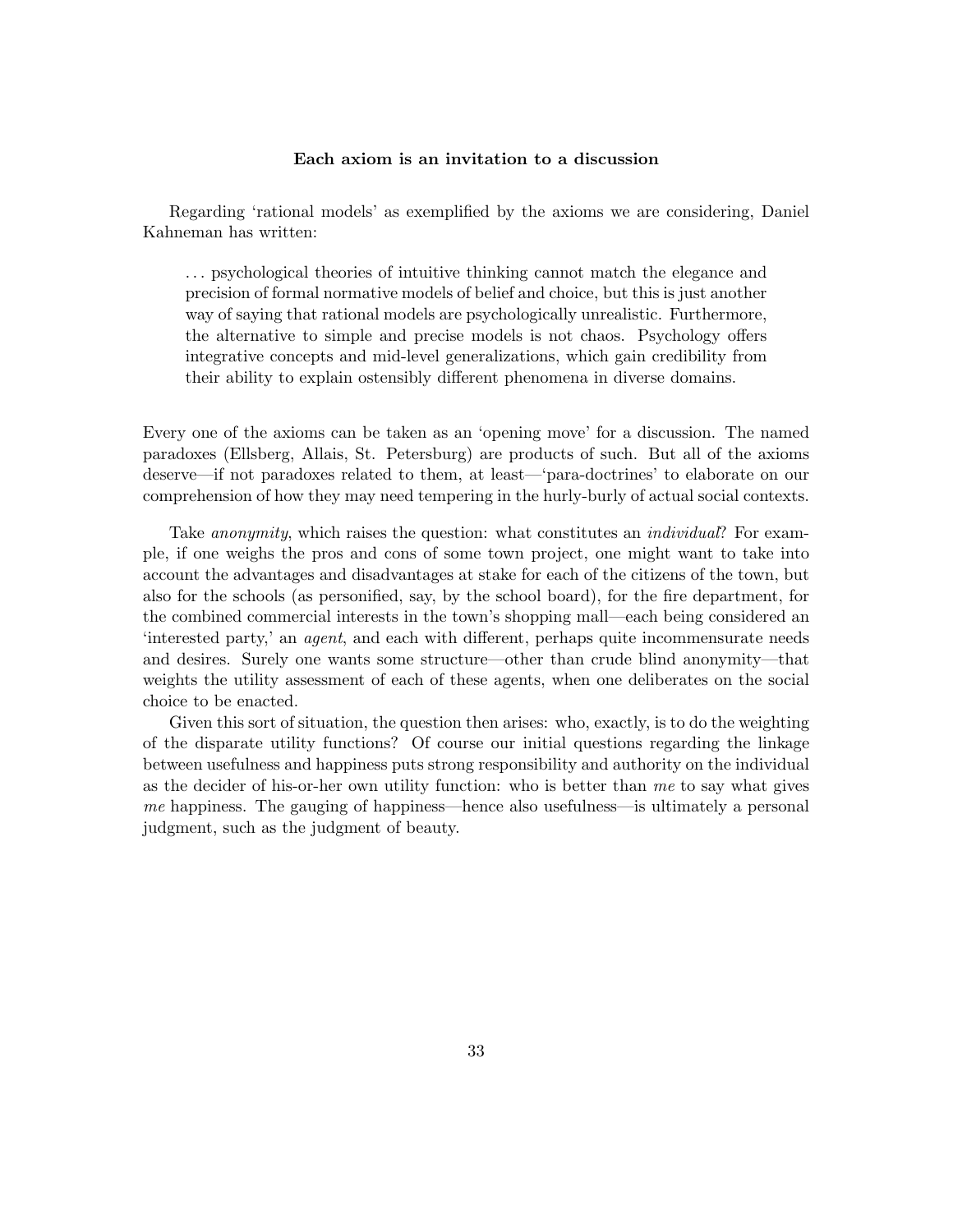## Part V The reach of usefulness

#### On usefulness and beauty

Chapter I of Adam Smith's The Theory of Moral Sentiments (our reading for an earlier session) begins with quite a bold assertion:

That utility is one of the principal sources of beauty has been observed by every body, who has considered with any attention what constitutes the nature of beauty. The conveniency of a house gives pleasure to the spectator as well as its regularity, and he is as much hurt when he observes the contrary defect, as when he sees the correspondent windows of different forms, or the door not placed exactly in the middle of the building. That the fitness of any system or machine to produce the end for which it was intended, bestows a certain propriety and beauty upon the whole, and renders the very thought and contemplation of it agreeable, is so very obvious that nobody has overlooked it.

Smith's claim That utility is one of the principal sources of beauty has been observed by every body is countered forcefully in The Analytic of Beauty in Kant's Critique of Judgment. Kant's take on the relationship between *beauty* and *usefulness* is a good deal subtler than and opposite to—Smith's view.

First, for Kant, the judgment that  $'X$  is beautiful' is an activity on the level of what Kant refers to as the 'universal subjective.' That is, when we make the proclamation  $X$ is beautiful (in the midst of a genuine experience of beauty) we are not merely asserting that we think that this  $X$  has beauty, but also that—given our internal model of humanity and its sensibilities—we think that exactly this judgment would or should generally be made, by all who experience  $X$ . Our conception of 'all mankind' is somehow invoked by the force of the experience. And second, for Kant,—quite opposite to Smith's view—a true experience of the beauty of  $X$  has *nothing whatsoever* to do with any actual use to which X may be put; it has nothing to do with the purpose, or purposes, of  $X$ , if  $X$  had such.

Nevertheless, for us to be captured by the beauty of some object of art, there has to be the *feel* of something like purpose invoked by that work of art—not specific purpose but some (effectively ungraspable) tincture of purpose, that beckons us to formulate what 'purpose-like quality' it has explicitly—but any such formulation will forever elude us, yet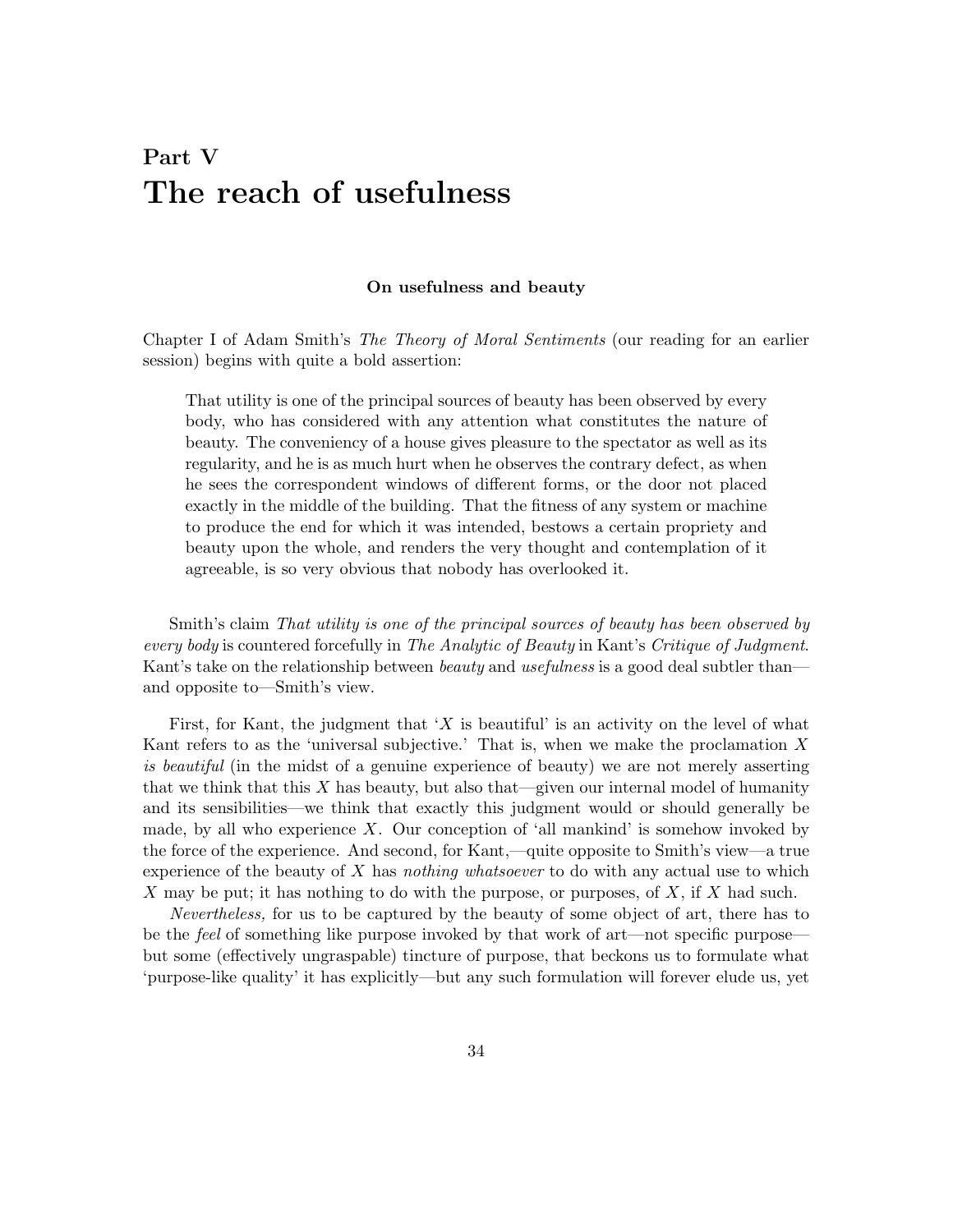keep our faculties and sensibilities continuously engaged<sup>20</sup>.

Kant's term for that 'purpose-like quality' that is *not* purpose is:  $Purposiveness^{21}$ .

... we do call objects, states of mind, or acts *purposive* even if their possibility does not necessarily presuppose the presentation of a purpose; we do this merely because we can explain and grasp them only if we assume that they are based on a causality [that operates] according to purposes, i.e., on a will that would have so arranged them in accordance with the presentation of a certain rule. Hence there can be purposiveness without a purpose, insofar as we do not posit the causes of this form in a will, and yet can grasp the explanation of its possibility only by deriving it from a will. Now what we observe we do not always need to have insight into by reason (as to how it is possible). Hence we can at least observe a purposiveness as to form and take note of it in objects even if only by reflection—without basing it on a purpose.<sup>22</sup>

#### On usefulness and knowledge

The peculiar virtue of the type of knowledge we most value is that its 'utility,' if it has such, is rarely restricted to one time, or one circumstance, or one setting; but rather—like poetry—it shapes a viewpoint, or predilection, or a sensibility. The attribution of 'utility' to such knowledge then requires something of a generous stretch in that knowledge's force is as much (or more) in its ever-present potential, rather than its pinpoint actualization. Regarding poetry, the poet Jane Hirschfield once commented:

. . . one way poems may be useful is by showing how thin usefulness is. Animal joy, the babbling of babies to their stuffed bears, limericks, Gerard Manley Hopkins sonnets of praise and despair— sometimes the dismantling of rational response is the most needed thing. So much of the illness of the contemporary world comes from living in silo-mind, fixed inside received concepts and purpose. Good poems take down the silos. They are windows flung open.

. And the line containing the often-quoted phrase "For poetry makes nothing happen:" (in Auden's elegy for Yeats<sup>23</sup>) goes on to emphasize poetry's patience:

 $^{20}$ E.g., the self-portrait of Van Gogh in the Fogg museum.

<sup>&</sup>lt;sup>21</sup>Zweckmässigkeit; cf. Kant, I.: Critique of Judgment transl.: W.S. Pluhar https://monoskop.org/images/7/77/Kant\_Immanuel\_Critique\_of\_Judgment\_1987.pdf

 $^{22}$ All this hangs a bit on Kant's rather curious notion of the will (cf. loc.cit.)

<sup>&</sup>lt;sup>23</sup>I am thankful to Kristen McCormack, who brought attention to the fact that early drafts of this poem are very much worth considering as well, in view of our seminar's discussion.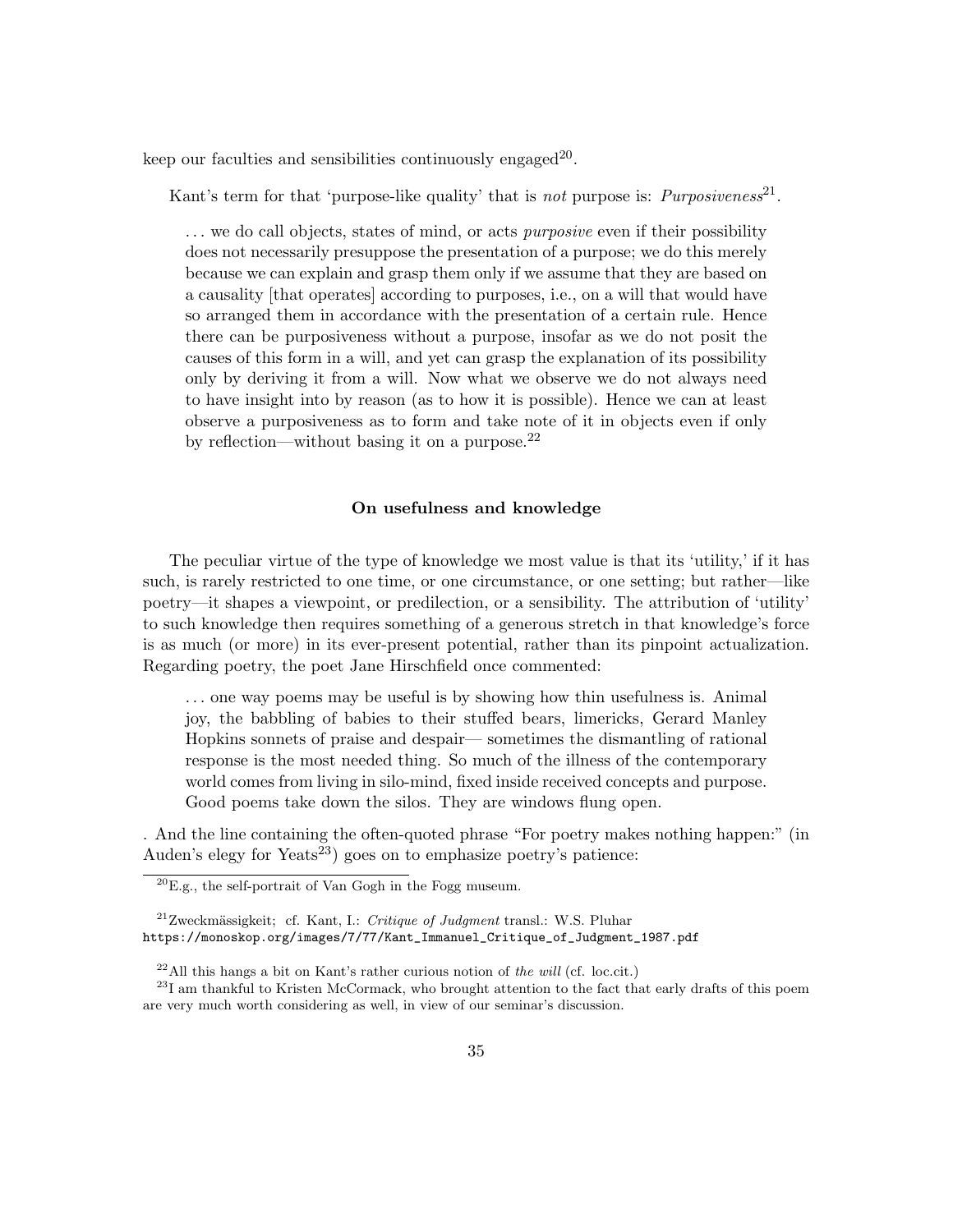For poetry makes nothing happen: it survives In the valley of its making. . . . . . it survives, A way of happening, a mouth.

Given that (for weeks) we have been considering the subtler issues regarding the qualitative assessment—and/or quantitative measurement—of utility in a broad context, it is interesting to turn to the conundrum that usefulness of knowledge presents to various people, G.H. Hardy among them. I have excerpted<sup>24</sup> the relevant parts of his essay A Mathematician's Apology which can be thought of as an extended meditation on the personal and universal aspects of the usefulness of mathematics. I hope that it sets the stage appropriately for some discussion about usefulness of knowledge in our seminar.

Hardy writes in something of a nervous style—anxiety about the possible blame that might be attached to mathematics in its responsibility for increasing the possibilities of devastation in wartime (it was indeed wartime when his essay was published!) and, on a personal level, sensitivity to criticism—as in the footnote:

I once said that 'a science is said to be useful if its development tends to accentuate the existing inequalities in the distribution of wealth, or more directly promotes the destruction of human life', and this sentence, written in 1915, has been quoted (for or against me) several times. It was of course a conscious rhetorical flourish, though one perhaps excusable at the time when it was written.

Nevertheless, he has quite pointed opinions, such as:

If useful knowledge is, as we agreed provisionally to say, knowledge which is likely, now or in the comparatively near future, to contribute to the material comfort of mankind, so that mere intellectual satisfaction is irrelevant, then the great bulk of higher mathematics is useless.

. . .

It will probably be plain by now to what conclusions I am coming ; so I will state them at once dogmatically and then elaborate them a little. It is undeniable that a good deal of elementary mathematics and I use the word elementary in the sense in which professional mathematicians use it, in which it includes, for example, a fair working knowledge of the differential and integral calculus—has considerable practical utility. These parts of mathematics are, on the whole, rather dull; they are just the parts which have least aesthetic value. The 'real'

 $24$ in the reading for today's session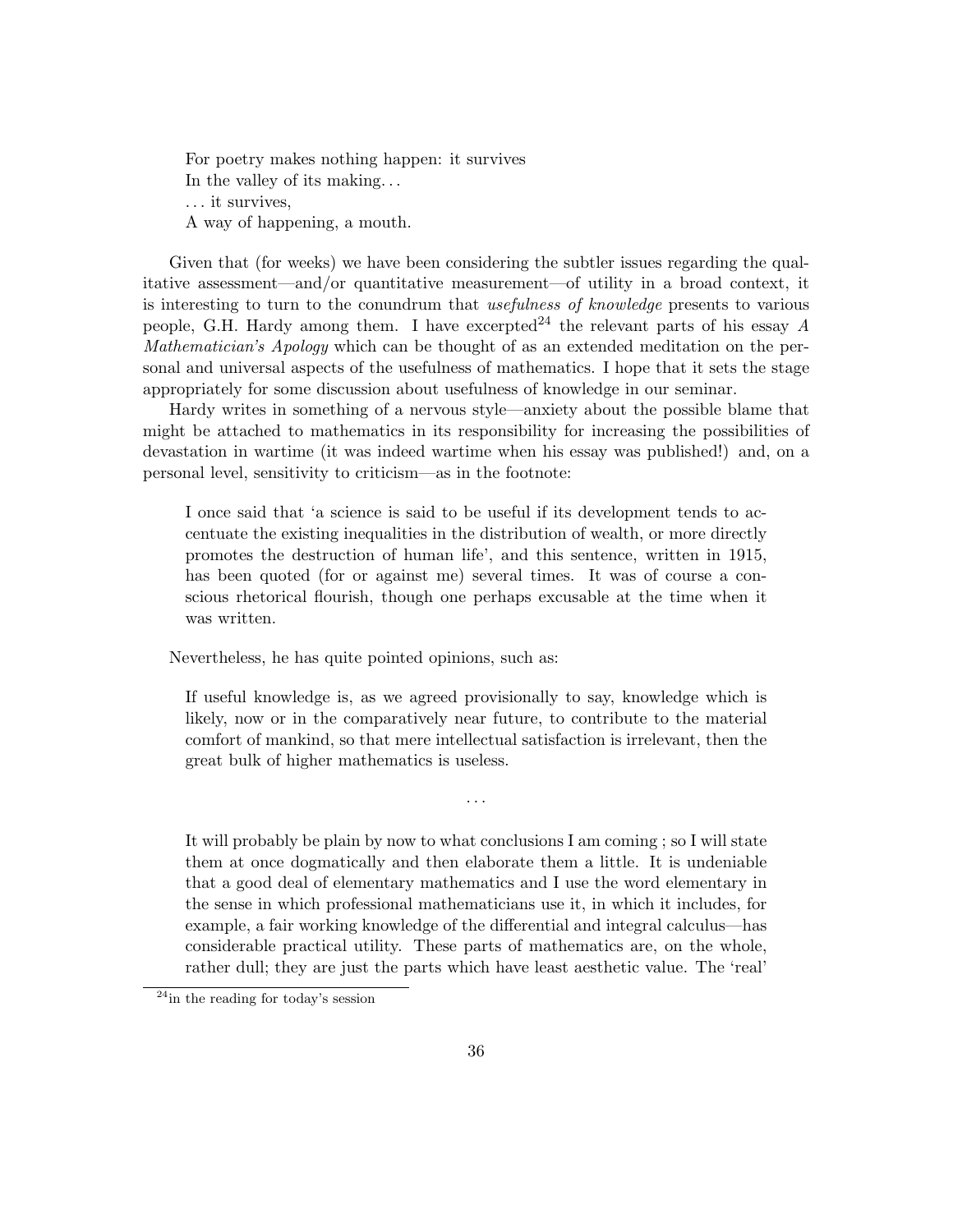mathematics of the 'real' mathematicians, the mathematics of Fermat and Euler and Gauss and Abel and Riemann, is almost wholly 'useless' (and this is as true of 'applied' as of 'pure' mathematics). It is not possible to justify the life of any genuine professional mathematician on the ground of the 'utility' of his work.

. . .

There is one comforting conclusion which is easy for a real mathematician. Real mathematics has no effects on war. No one has yet discovered any warlike purpose to be served by the theory of numbers or relativity, and it seems very unlikely that anyone will do so for many years.

. . .

So a real mathematician has his conscience clear; there is nothing to be set against any value his work may have; mathematics is, as I said at Oxford, a 'harm- less and innocent' occupation.

Nevertheless, what emerges from Hardy's essay is something of a Linnaean classification of aspects of usefulness of mathematics—and in our discussion we might think of widening the application of these rough categories to other types of knowledge. Briefly, here in increasing order of breadth, if not of importance—is the list of facets of utility (of mathematics)—or of what is claimed to be utility—and about which one gets glimmers of a discussion in Hardy's essay:

- capability of performing very specific practical tasks,
- proficiency in routine mathematical skills,
- acquiring general mathematical experience,
- achieving a powerful mathematical viewpoint or sensibility,
- capturing the type of 'goods of the soul' as we've seen in in Aristotle's hierarchy—i.e. the beauty of mathematics.

Hardy sums things up (a few times, with somewhat contradictory summations):

One rather curious conclusion emerges, that pure mathematics is on the whole distinctly more useful than applied. A pure mathematician seems to have the advantage on the practical as well as on the aesthetic side. For what is useful above all is technique, and mathematical technique is taught mainly through pure mathematics.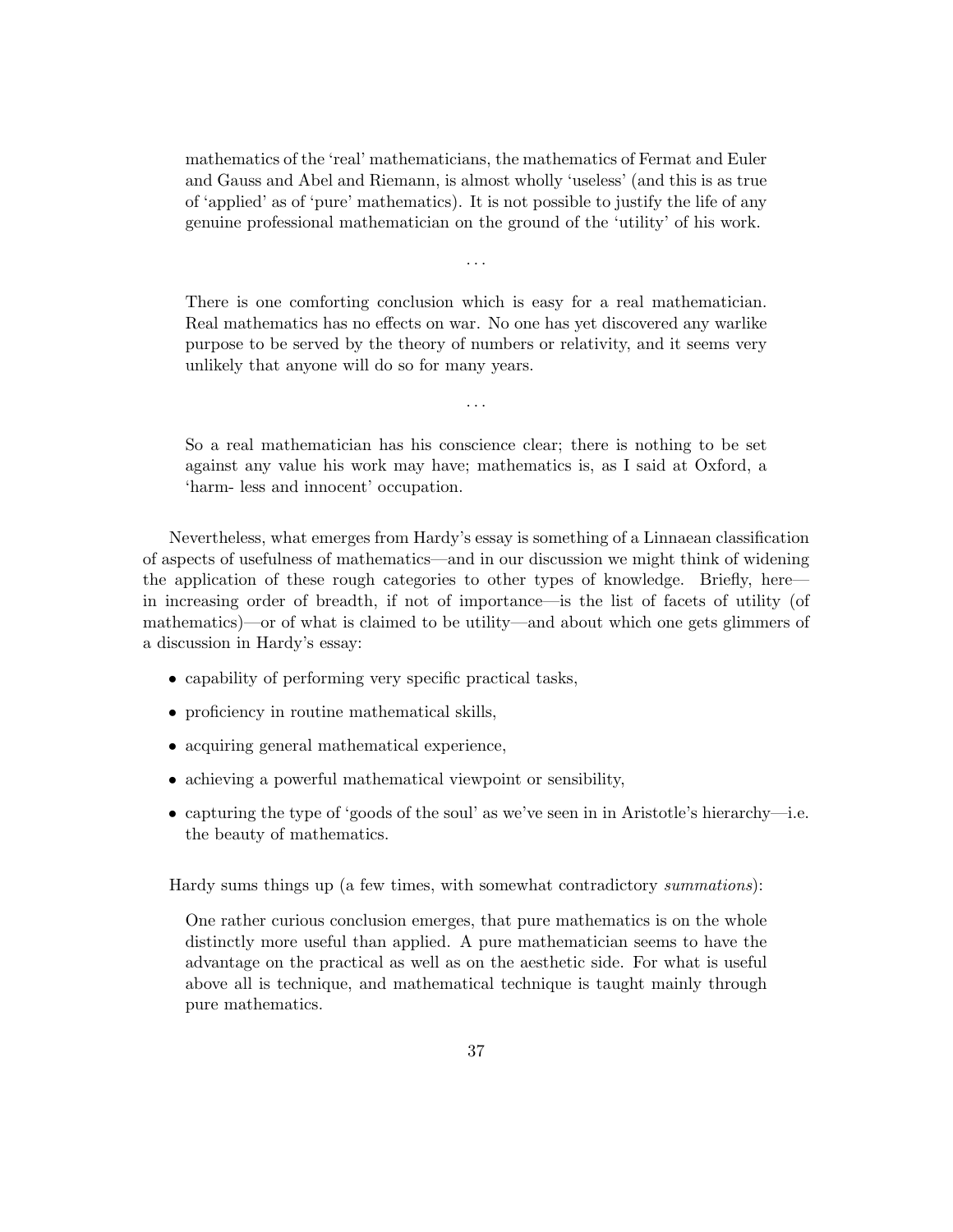In Abraham Flexner's The usefulness of useless knowledge one finds quit a different attitude toward utility and the pursuit of knowledge. He feels that it is the kick-start of sheer curiosity rather than the end-magnet of usefulness that accounts for the awakening of imagination, offering the reward of the deepest knowledge<sup>25</sup>. Utility was merely the bonus, and not the primary sought-for aim:

. . .throughout the whole history of science most of the really great discoveries which had ultimately proved to be beneficial to mankind had been made by men and women who were driven not by the desire to be useful but merely the desire to satisfy their curiosity.

I shall concern myself with the question of the extent to which the pursuit of these useless satisfactions proves unexpectedly the source from which undreamedof utility is derived.

And, bracketing utility, he writes:

I sometimes wonder whether that current has not become too strong and whether there would be sufficient opportunity for a full life if the world were emptied of some of the useless things that give it spiritual significance; in other words, whether our conception of what is useful may not have become too narrow to be adequate to the roaming and capricious possibilities of the human spirit.

The perplexing distinction between 'useful' knowledge and 'pure' knowledge has pervaded discussions about the sciences and mathematics. The general view of what specific directions of research has—or may have—-application to the social good, or perhaps, social detriment, influences much (including funding). The terms 'mixed' and 'pure' used in the early seventeenth century by Francis Bacon were meant to characterize types of mathematics<sup>26</sup>. Here's Bacon's 'tree of mathematical knowledge'.

 $^{25}$ This is a view in harmony with his role as director of the Institute for Advanced Study, attracting theoretical scientists (such as Einstein) immigrating to the United States just before World War II.

 $^{26}$ For a very clear discussion of the history of these terms, see Gary Brown's "The evolution of the Term "Mixed Mathematics" (Journal of the History of Ideas Vol. 52 (1991) 81-102. http://www.jstor.org/stable/2709583 (I thank Alma Steingart for recommending this article.).